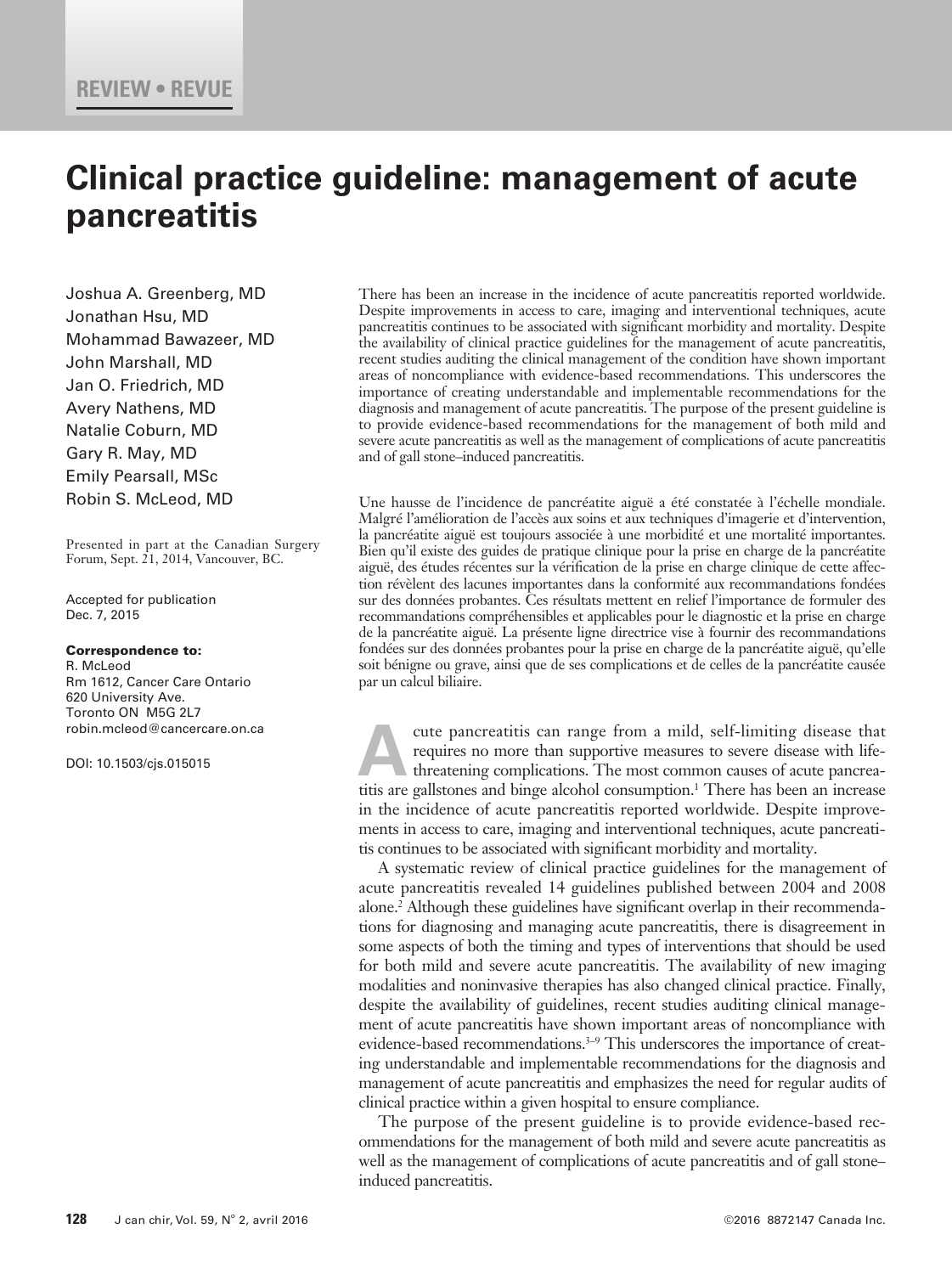# **Methodology**

The guideline was developed under the auspices of the Best Practice in General Surgery group at the University of Toronto. Best Practice in General Surgery is a quality initiative aimed to provide standardized evidence-based care to all general surgery patients treated at the University of Toronto adult teaching hospitals. A working group consisting of general surgeons, critical care intensivists and a gastroenterologist led the development of these recommendations. The working group established the research questions, the analytical framework and clinically relevant outcomes for the guideline. The recommendations pertain to patients with a new presentation of suspected acute pancreatitis. Primary outcomes are complications, both infectious and noninfectious; mortality; length of hospital stay; and readmissions associated with acute pancreatitis. Definitions of key terms were based on the 2012 Atlanta Classification of Acute Pancreatitis<sup>10</sup> (Box 1).

Initially, we performed a scoping review to identify clinical practice guidelines related to the management of acute pancreatitis. We then searched Medline for guidelines published between 2002 and 2014 using the Medical Subject Headings "pancreatitis" and "clinical practice guideline." This search identified 14 guide-

### **Box 1. Definitions of key terms (based on the 2012 Atlanta Classification of Acute Pancreatitis10)**

#### **Diagnosis of acute pancreatitis (2 of the following)**

- Abdominal pain (acute onset of a persistent, severe, epigastric pain often radiating to the back)
- Serum lipase activity (or amylase) at least 3 times greater than the upper limit of normal
- Characteristic findings of acute pancreatitis on computed tomography or magnetic resonance imaging

#### **Mild acute pancreatitis**

• No organ failure, local or systemic complications

### **Moderately severe acute pancreatitis**

- Organ failure that resolves within 48 h and/or
- Local or systemic complications without persistent organ failure

#### **Severe acute pancreatitis**

- Persistent organ failure > 48 h
- **Interstitial edematous acute pancreatitis**
- Acute inflammation of the pancreatic parenchyma and peri-pancreatic tissues, but without recognizable tissue necrosis

### **Necrotizing acute pancreatitis**

• Inflammation associated with pancreatic parenchymal necrosis and/or peri-pancreatic necrosis

### **Organ failure and systemic complications of acute pancreatitis**

- Respiratory: Pao<sub>2</sub>/FiO<sub>2</sub>  $\leq$  300
- Cardiovascular: systolic blood pressure < 90 mm Hg (off inotropic support), not fluid responsive, or pH < 7.3
- Renal: serum creatinine ≥ 170 µmol/L

### **Local complications of acute pancreatitis**

- Acute peripancreatic fluid collections
- Pancreatic pseudocysts
- Acute necrotic collections
- Walled-off pancreatic necrosis

lines published between 2008 and 2014. A 2010 systematic review of acute pancreatitis clinical practice guidelines that included all of the most recent guidelines was identified.<sup>2</sup>

Another electronic search of Medline was performed using the Medical Subject Headings "pancreatitis," "acute necrotizing pancreatitis," "alcoholic pancreatitis," and "practice guidelines" to update the systematic review. The results were limited to articles published in English between January 2007 and January 2014. The references of relevant guidelines were reviewed. Up-todate articles on acute pancreatitis diagnosis and management were also reviewed for their references<sup>11</sup> (as of January 2014).

The working group developed the guideline recommendations based on evidence as well as consensus. Then the guideline recommendations were circulated to all general surgeons, gastroenterologists and critical care intensivists at the University of Toronto for feedback.

### **Guideline recommendations**

Table 1 summarizes the guideline recommendations and grading.

### *1. Diagnosis of acute pancreatitis*

- 1.1 A serum lipase test should be performed in all patients with a suspected diagnosis of acute pancreatitis. A 3-fold elevation of serum lipase from the upper limit of normal is required to make the diagnosis of acute pancreatitis.
- 1.2 Ultrasonography should be performed in all patients at baseline to evaluate the biliary tract and in particular to determine if the patient has gallstones and/or a stone in the common bile duct (CBD).
- 1.3 Magnetic resonance cholangiopancreatography (MRCP) is recommended only in patients in whom there is elevation of liver enzymes and in whom the CBD is either not visualized adequately or is found to be normal on ultrasound.
- 1.4 Computed tomography (CT) should be performed selectively when 1) a patient presents with substantial abdominal pain and a broad differential diagnosis that includes acute pancreatitis, or 2) in patients with suspected local complications of acute pancreatitis (e.g., peritonitis, signs of shock, suggestive ultrasound findings). Computed tomography for the assessment of local complications is most useful 48–72 hours after the onset of symptoms rather than at the time of admission. Unless contraindicated (e.g., renal dysfunction), intravenous contrast should be given in order to assess for pancreatic necrosis once patients are adequately fluid resuscitated and normovolemia is restored.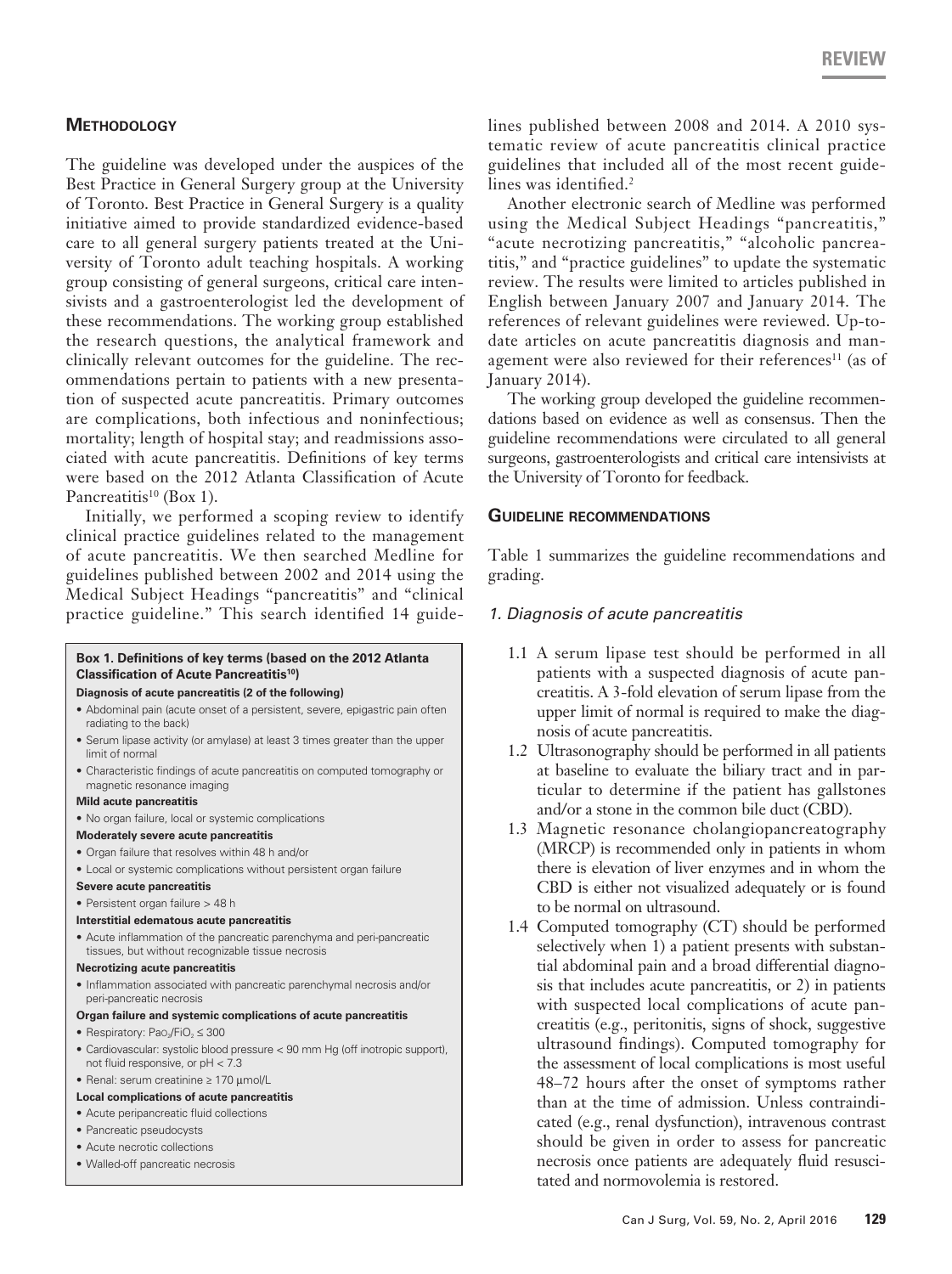| Table 1. Summary and grading of recommendations                                                                                                                                                                                                                                                                                                                                                                                                              |                      |                          |
|--------------------------------------------------------------------------------------------------------------------------------------------------------------------------------------------------------------------------------------------------------------------------------------------------------------------------------------------------------------------------------------------------------------------------------------------------------------|----------------------|--------------------------|
| Guideline recommendation                                                                                                                                                                                                                                                                                                                                                                                                                                     | Strength of evidence | Guideline recommendation |
| A serum lipase test should be performed in all patients with a suspected diagnosis of acute<br>pancreatitis.                                                                                                                                                                                                                                                                                                                                                 | Moderate-high        | Strona                   |
| Ultrasonography should be performed in all patients at baseline to evaluate the biliary tract to<br>determine if the patient has gallstones and/or a stone in the common bile duct.                                                                                                                                                                                                                                                                          | High                 | Strong                   |
| Magnetic resonance cholangiopancreatography (MRCP) is recommended only in patients in<br>whom there is elevation of liver enzymes and the common bile duct is either not visualized<br>adequately or is found to be normal on ultrasound.                                                                                                                                                                                                                    | High                 | Strong                   |
| Computed tomography should be performed selectively when 1) a broad differential diagnosis<br>that includes acute pancreatitis must be narrowed, or 2) in patients with acute pancreatitis and<br>a suspected local complication (e.g., peritonitis, signs of shock, suggestive ultrasound findings).                                                                                                                                                        | Low-moderate         | Strong                   |
| C-reactive protein (CRP) should be assessed at admission and daily for the first 72 h after admission.                                                                                                                                                                                                                                                                                                                                                       | Low-moderate         | Weak                     |
| Acute Physiologic Assessment and Chronic Health Evaluation (APACHE) II Scores should be<br>calculated on admission and daily for the first 72 h after admission.                                                                                                                                                                                                                                                                                             | Moderate             | Weak                     |
| The diagnosis of severe acute pancreatitis should be made if the patient has a serum CRP<br>$\geq$ 14 286 nmol/L (150 mg/dL) at baseline or in the first 72 h; APACHE Score $\geq$ 8 at baseline or in<br>the first 72 h; or exhibits signs of persistent organ failure for > 48 h despite adequate intravenous<br>fluid resuscitation.                                                                                                                      | Moderate             | Strong                   |
| Supportive care, including resuscitation with isotonic intravenous fluids like Ringer's Lactate, pain<br>control and mobilization, should be the mainstay of treatment for patients with mild acute pancreatitis.                                                                                                                                                                                                                                            | Low                  | Strong                   |
| Careful consideration of transfer to a monitored unit should be made in patients with<br>• Severe acute pancreatitis based on APACHE II Score > 8, CRP > 14 286 nmol/L (150 mg/dL),<br>or organ dysfunction > 48 h despite adequate resuscitation;<br>• Evidence of present or evolving organ dysfunction;                                                                                                                                                   | Low                  | Strong                   |
| • Need for aggressive, ongoing fluid resuscitation.                                                                                                                                                                                                                                                                                                                                                                                                          |                      |                          |
| Patients with mild acute pancreatitis should receive a regular diet on admission. If patients initially are<br>unable to tolerate an oral diet owing to abdominal pain, nausea, vomiting, or ileus, they may be<br>allowed to self-advance their diet from withholding oral food and liquid to a regular diet as tolerated.                                                                                                                                  | High                 | Strong                   |
| In patients with severe acute pancreatitis, enteral nutrition should be commenced as soon as<br>possible following admission (within 48 h).                                                                                                                                                                                                                                                                                                                  | High                 | Strong                   |
| Prophylactic antibiotics are not recommended.                                                                                                                                                                                                                                                                                                                                                                                                                | High                 | Strong                   |
| Patients with 1) extensive necrotizing acute pancreatitis, 2) who show no clinical signs of<br>improvement following appropriate initial management, or 3) who experience other complications<br>should be managed in institutions that have on-site or access to therapeutic endoscopy, interventional<br>radiology, surgeons and intensivists with expertise in dealing with severe acute pancreatitis.                                                    | Moderate             | Weak                     |
| Follow-up computed tomography should be based on the clinical status of the patient and not<br>performed routinely at regular intervals.                                                                                                                                                                                                                                                                                                                     | Low                  | Strong                   |
| Patients with acute peripancreatic fluid collections with no radiological or clinical suspicion of<br>sepsis should be observed, and image-guided fine needle aspiration (FNA) should be avoided<br>owing to the risk of introducing infection into a sterile collection.                                                                                                                                                                                    | Moderate             | Weak                     |
| When there is radiological or clinical suspicion of infected necrosis in patients with acute necrotic<br>collections (ANCs) or walled-off pancreatic necrosis (WOPN), image-quided FNA with culture<br>should be performed to distinguish infected from sterile necrosis.                                                                                                                                                                                    | Moderate             | Strong                   |
| Sterile necrosis based on negative FNA and/or stable clinical picture should be managed<br>nonoperatively, and antibiotics are not indicated. For unstable patients in whom sepsis is<br>suspected but no source has been identified, treatment with broad spectrum antibiotics on<br>speculation may be indicated while an appropriate work up (bacterial and fungal cultures, CT<br>scan) is carried out.                                                  | Moderate             | Weak                     |
| In patients with FNA-confirmed infections of ANCs or WOPN, a step-up approach of antibiotics,<br>image-guided drainage, followed by surgical intervention, if necessary, is indicated.                                                                                                                                                                                                                                                                       | Moderate             | Strong                   |
| Pancreatic pseudocysts that are asymptomatic should be managed nonoperatively. Intervention<br>is indicated in pseudocysts that are symptomatic, infected, or increasing in size on serial imaging.                                                                                                                                                                                                                                                          | Moderate             | Strong                   |
| Endoscopic retrograde cholangiopancreatography (ERCP) should be performed early (within 24–<br>48 h) in patients with acute gallstone pancreatitis associated with bile duct obstruction or<br>cholangitis. In unstable patients with severe acute gallstone pancreatitis and associated bile duct<br>obstruction or cholangitis, placement of a percutaneous transhepatic gallbladder drainage tube<br>should be considered if ERCP is not safely feasible. | Moderate-high        | Strong                   |
| Cholecystectomy should be performed during the index admission in patients who have mild<br>acute pancreatitis and delayed until clinical resolution in patients who have severe acute<br>pancreatitis.                                                                                                                                                                                                                                                      | Moderate             | Strong                   |
| If cholecystectomy cannot be performed during the index admission owing to medical<br>comorbidities, patients with acute gallstone pancreatitis should undergo ERCP with<br>sphincterotomy before discharge.                                                                                                                                                                                                                                                 | Low                  | Weak                     |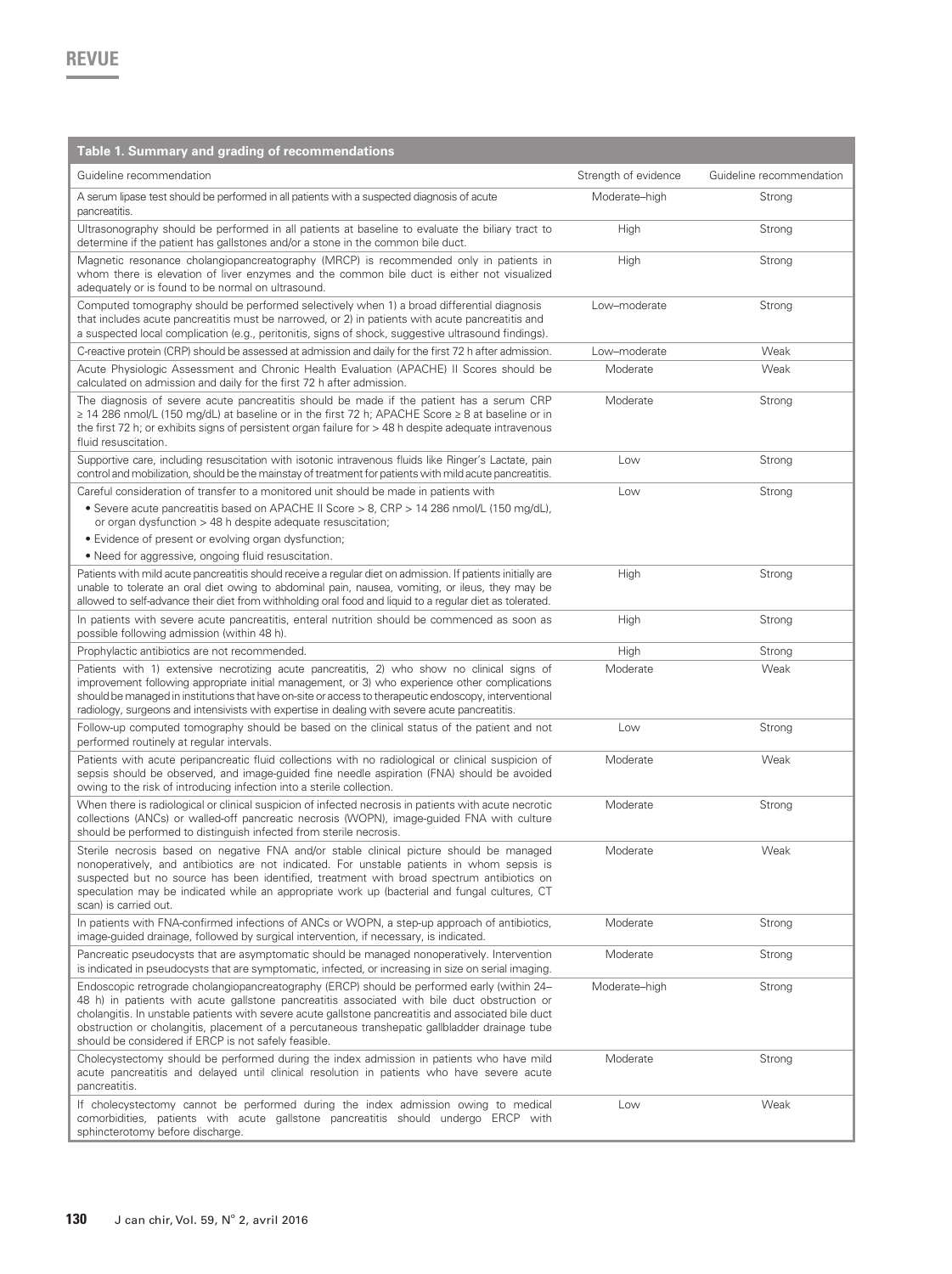# *2. Assessment of severity*

- 2.1 A serum C-reactive protein (CRP) level of 14 286 nmol/L (150 mg/dL) or greater at baseline or in the first 72 hours is suggestive of severe acute pancreatitis and is predictive of a worse clinical course. Thus, CRP should be assessed at admission and daily for the first 72 hours after admission.
- 2.2 Acute Physiologic Assessment and Chronic Health Evaluation (APACHE) II Scores should be calculated on admission and daily for the first 72 hours after admission. An APACHE II Score of 8 or higher at baseline or in the first 72 hours is suggestive of severe acute pancreatitis and is predictive of a worse clinical course.
- 2.3 Severe acute pancreatitis should be diagnosed if a patient exhibits signs of persistent organ failure for more than 48 hours despite adequate intravenous fluid resuscitation.

# *3. Supportive care*

- 3.1 Supportive care, including resuscitation with isotonic intravenous fluids (e.g., Ringer's Lactate solution), pain control and mobilization should be the mainstay of treatment of patients with mild acute pancreatitis.
- 3.2 Careful consideration of transfer to a monitored unit should be made in patients with 1) severe acute pancreatitis based on an APACHE II Score greater than 8, CRP greater than 14 286 nmol/L (150 mg/L), or organ dysfunction for more than 48 hours despite adequate resuscitation; 2) evidence of present or evolving organ dysfunction defined as follows
	- Respiratory (PaO<sub>2</sub>/FiO<sub>2</sub>  $\leq$  300 or respiratory rate > 20 breaths per min)
	- Cardiovascular (hypotension despite aggressive fluid resuscitation [systolic blood pressure (sBP) < 90 mm Hg off of inotropic support or drop of sBP > 40], need for vasopressors [not fluid responsive], or  $pH < 7.3$ )
	- Renal  $(≥ 1.5$ -fold increase in serum creatinine over 7 d, increase of  $\geq 26.5$  µmol in serum creatinine over 48 h, urine output < 0.5mL/kg/h for  $\geq 6$  h);

and/or 3) the need for aggressive, ongoing fluid resuscitation defined as evidence of severe hemoconcentration (hemoglobin [Hb] > 160, hematocrit  $[HCT] > 0.500$ . Patients with 1 or more of the above criteria and a body mass index (BMI) above 30 (or BMI > 25 in Asian populations) should be monitored carefully, with a lower threshold for transfer to a monitored unit given the worse course of disease in the obese patient population.

# *4. Nutrition*

- 4.1 Patients who present with mild acute pancreatitis should receive a regular diet on admission. If patients are unable to tolerate an oral diet owing to abdominal pain, nausea, vomiting, or ileus, they may be allowed to self-advance their diet from withholding oral food and fluids (NPO) to a regular diet as tolerated.
- 4.2 In patients with severe acute pancreatitis, enteral nutrition should be commenced as soon as possible following admission (within 48 h). A nasojejunal tube is not superior to a nasogastric feeding tube; thus commencement of feeds should not be delayed for the purpose of placing a nasojejunal feeding tube. Enteral feeding is recommended over parenteral nutrition.

# *5. Prophylactic antibiotics*

5.1 Prophylactic antibiotics are not recommended in patients with mild or severe acute pancreatitis.

# *6. Diagnosis and management of local complications of acute pancreatitis*

- 6.1 Repeat CT should be considered with new (or unresolving) evidence of infection (e.g., leukocytosis, fever) without a known source, new inability to tolerate oral/enteral feeds, change in hemodynamic status, or evidence of bleeding.
- 6.2 Patients who have extensive necrotizing acute pancreatitis, who show no clinical signs of improvement following appropriate initial management, or in whom other complications develop should be managed in consultation with, or at institutions with therapeutic endoscopy, interventional radiology, surgical and intensive care expertise in dealing with severe acute pancreatitis.
- 6.3 Patients with acute peripancreatic fluid collections with no radiological or clinical suspicion of sepsis should be observed, and image-guided fine needle aspiration (FNA) should be avoided owing to the risk of introducing infection into a sterile collection.
- 6.4 When there is radiological or clinical suspicion of infected necrosis in patients with acute necrotic collections (ANCs) or walled-off pancreatic necrosis (WOPN), image-guided FNA with culture should be performed to distinguish infected from sterile necrosis.
- 6.5 Sterile necrosis based on negative FNA and/or stable clinical picture should be managed nonoperatively, and antibiotics are not indicated. The exception is unstable patients in whom sepsis is suspected but no source has been identified; in these patients, treatment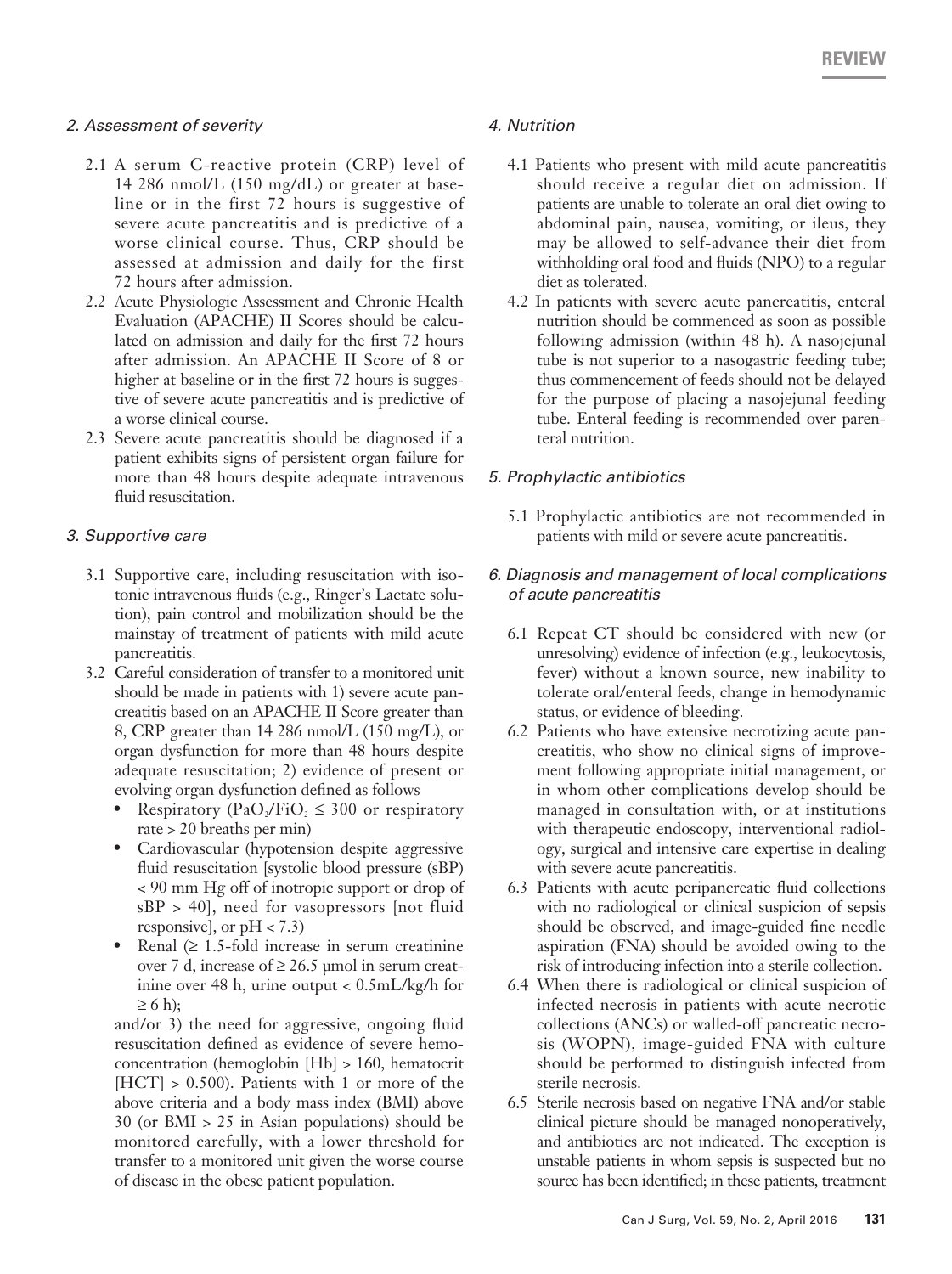with broad-spectrum antibiotics on speculation may be indicated while an appropriate workup (bacterial and fungal cultures, CT) is carried out.

- 6.6 Antibiotics should be prescribed only in patients with infected necrosis confirmed by FNA or if there is gas within a collection visualized on CT scan. Antimicrobial therapy should be tailored to FNA culture speciation and sensitivities; however, empiric treatment with antibiotics active against the most common pathogens in infected pancreatic necrosis (*Escherichia coli, Bacteroides species, Enterobacter species, Klebsiella species* and *Streptococcus faecalis* as well as other gram positive organisms, such as *Staphylococcus epidermidis* and *Staphylococcus aureus*) may be considered until final culture results are available.
- 6.7 In patients with FNA-confirmed infections of ANCs or WOPN, a step-up approach of antibiotics and image-guided drainage, followed by surgical intervention if necessary, is indicated. Surgical consultation should occur early; however, surgical intervention should be delayed until later in the course of disease whenever possible. Minimally invasive image-guided or endoscopic drainage is recommended as first line therapy, and multiple drains may be necessary. Surgery should be considered for patients in whom less invasive approaches fail, but should be delayed long enough to allow demarcation of necrotic pancreatic tissue.
- 6.8 Pancreatic pseudocysts that are asymptomatic should be managed nonoperatively. Intervention is indicated in pseudocysts that are symptomatic, infected, or increasing in size on serial imaging, and should be performed in a high-volume centre.

### *7. Management of patients with acute gallstone pancreatitis*

- 7.1 Endoscopic retrograde cholangiopancreatography (ERCP) should be performed early (within 24– 48 h) in patients with acute gallstone pancreatitis associated with bile duct obstruction or cholangitis. In unstable patients with severe acute gallstone pancreatitis and associated bile duct obstruction or cholangitis, placement of a percutaneous transhepatic gallbladder drainage tube should be considered if ERCP is not safely feasible.
- 7.2 Cholecystectomy should be performed during the index admission in patients who have mild acute pancreatitis and should be delayed until clinical resolution in patients who have severe acute pancreatitis.
- 7.3 If cholecystectomy is contraindicated in patients because of medical comorbidities, ERCP and sphincterotomy should be considered prior to discharge in patients with acute gall stone pancreatitis.

### **Summary of the evidence**

### *Diagnosis of acute pancreatitis*

Serum lipase has a slightly higher sensitivity for detection of acute pancreatitis, and elevations occur earlier and last longer than with elevations in serum amylase.<sup>12,13</sup> One study demonstrated that at day 0–1 from onset of symptoms, serum lipase had a sensitivity approaching 100% compared with 95% for serum amylase.13 For days 2–3 at a sensitivity set to 85%, the specificity of lipase was 82% compared with 68% for amylase. Serum lipase is therefore especially useful in patients who present late to hospital. Serum lipase is also more sensitive than serum amylase in patients with acute pancreatitis secondary to alcohol overuse.<sup>12</sup> Furthermore, simultaneous determination of serum lipase and amylase only marginally improve the diagnosis of acute pancreatitis in patients with acute abdominal pain.<sup>13</sup>

Biliary stones and alcohol overuse are the causes of acute pancreatitis in 70%–80% of cases.14 It is important to distinguish between these etiologies owing to differences in management. Right upper quadrant ultrasonography is the primary imaging modality for suspected acute biliary pancreatitis owing to its low cost, availability and lack of associated radiation exposure.15 Ultrasonography has a sensitivity and specificity greater than 95% in the detection of gallstones, although the sensitivity may be slightly lower in the context of ileus with bowel distension, commonly associated with acute pancreatitis.16–19 Ultrasonography can also identify gallbladder wall thickening and edema, gallbladder sludge, pericholecystic fluid and a sonographic Murphy sign, consistent with acute cholecystitis. When these signs are present, the positive predictive value of ultrasonography in the diagnosis of acute cholecystitis is greater than 90%, and additional studies are rarely needed.<sup>20</sup>

Magnetic resonance cholangiopancreatography is useful in identifying CBD stones and delineating pancreatic and biliary tract anatomy. A systematic review that included a total of 67 studies found that the overall sensitivity and specificity of MRCP to diagnose biliary obstruction were 95% and 97%, respectively. Sensitivity was slightly lower, at 92%, for detection of biliary stones.21 However, the cost of MRCP should limit its use in the diagnosis of gallstones or acute cholecystitis especially with the availability and utility of ultrasonography for the same purpose. $22$ 

In severe disease, CT is useful to distinguish between interstitial acute pancreatitis and necrotizing acute pancreatitis and to rule out local complications.23 However, in acute pancreatitis these distinctions typically occur more than 3–4 days from onset of symptoms, which makes CT of limited use on admission unless there is a broad differential diagnosis that must be narrowed.<sup>23,24</sup>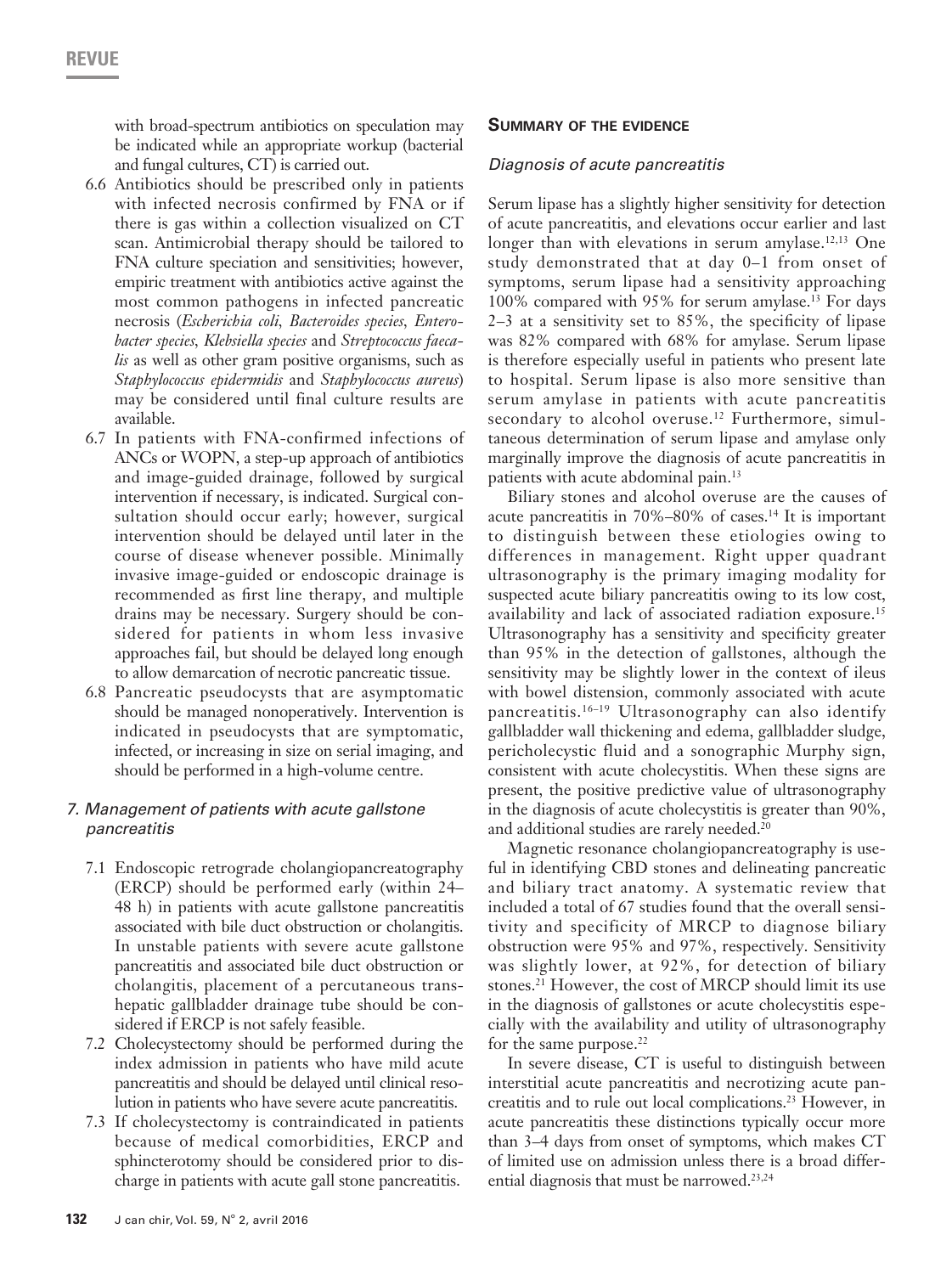### **Assessment of severity**

Levels of serum CRP above 14 286 nmol/L (150 mg/dL) at 48 hours from admission help discriminate severe from mild disease. At 48 hours, serum CRP levels above 14 286 nmol/L (150 mg/dL) have a sensitivity, specificity, positive predictive value and negative predictive value of 80%, 76%, 67%, and 86%, respectively, for severe acute pancreatitis.25 Levels greater than 17 143 nmol/L (180 mg/ dL) within the first 72 hours of disease onset have been correlated with the presence of necrosis with the sensitivity and specificity both greater than 80%. Serum CRP generally peaks 36–72 hours after disease onset, so the test is not helpful in assessing severity on admission.<sup>26,27</sup> C-reactive protein rises steadily in relation to the severity of acute pancreatitis and is inexpensive to measure, and testing is readily available.28–30

A variety of reports have correlated a higher APACHE II Score at admission and during the first 72 hours with a higher mortality (< 4% with an APACHE II Score < 8 and 11%–18% with an APACHE II Score  $\geq 8$ ).<sup>31–37</sup> The advantage of using the APACHE II Score is the availability of this information within the first 24 hours and daily thereafter. In general, an APACHE II Score that increases during the first 48 hours is strongly predictive of the development of severe acute pancreatitis, whereas an APACHE II Score that decreases within the first 48 hours strongly predicts mild acute pancreatitis. There are some limitations in the ability of the APACHE II Score to stratify patients for disease severity. For example, studies have shown that it has limited ability to distinguish between interstitial and necrotizing acute pancreatitis, which confer different prognoses.<sup>36,38,39</sup> At 24 hours, the Score also has limited utility. In a recent report, APACHE II Scores generated within the first 24 hours had a positive predictive value of only 43% and negative predictive value of 86% for severe acute pancreatitis.<sup>40</sup> Even with its limitations, a study of 49 patients found that generic measures of disease severity like the APACHE II Score were superior to disease-specific scoring systems in predicting mortality.<sup>41</sup> For instance, the Ranson score was found to be a poor predictor of severity in a meta-analysis of 110 studies.<sup>42</sup>

The organ failure–based criteria for the prediction of severity in acute pancreatitis are taken, in part, from the modified Multiple Organ Dysfunction Score<sup>43</sup> presented by Banks and colleagues<sup>44</sup> in their revision of the Atlanta Classification. A diagnosis of severe acute pancreatitis should also be made if a patient exhibits signs of persistent organ failure for more than 48 hours despite adequate intravenous fluid resuscitation. In a study of 174 patients who experienced early (within the first week) organ failure due to acute pancreatitis, Johnson and Abu-Hilal<sup>45</sup> examined the mortality and morbidity associated with transient organ failure (resolving in < 48 h) and persistent organ failure (lasting > 48 h). In the transient organ failure group (*n* = 71) mortality was 1%, and 29% of these patients went on to experience local complications of acute pancreatitis; in the persistent organ failure group ( $n = 103$ ) mortality was 35%, and 77% of patients experienced a local complication.<sup>45</sup> In a study of 759 patients with acute pancreatitis, patients with systemic inflammatory response syndrome (SIRS) lasting for more than 48 hours were demonstrated to have a significantly higher rate of multiorgan dysfunction (as determined by the mean Marshall Score) and death than those with transient SIRS lasting less than 48 hours (4 [25.4%] v. 3 [8%], *p* < 0.001).46

In a recent meta-analysis of 12 clinical studies examining the impact of obesity on severity of acute pancreatitis, Chen and colleagues<sup>47</sup> demonstrated a significantly increased risk of severe acute pancreatitis (relative risk [RR] 2.20, 95% confidence interval [CI] 1.82–2.66), local complications (RR 2.68, 95% CI 2.09–3.43), systemic complications (RR 2.14, 95% CI 1.42–3.21) and in-hospital mortality (RR 2.59, 95% CI 1.66–4.03) in obese compared with nonobese patients. Owing to these increased risks, special consideration should be given to patients with suspected severe acute pancreatitis who have a BMI greater than 30 (or a BMI > 25 in Asian populations).

### **Supportive care**

Animal studies have shown that aggressive fluid replacement supports pancreatic microcirculation and prevents necrosis.<sup>48</sup> There have been no high-quality trials to test the effectiveness of aggressive fluid resuscitation in patients with acute pancreatitis, and the approach to fluid resuscitation in these patients remains an under-investigated topic.<sup>49</sup> However, poor outcomes, including more deaths and necrosis, have been reported in patients in whom there was hemoconcentration. In an observational study, necrotizing acute pancreatitis developed in all patients who received inadequate fluid replacement as measured by a rise in hematocrit at 24 hours.50 Further, a recent randomized controlled trial  $(RCT)^{51}$  compared the use of normal saline versus Ringer's Lactate in goal-directed and standard fluid resuscitation in patients with acute pancreatitis. In this RCT (*n* = 40), Wu and colleagues<sup>51</sup> found that after 24 hours of resuscitation there was an 84% reduction in the incidence of SIRS in patients resuscitated with Ringer's Lactate  $(p = 0.035)$  as well as a significant reduction in CRP from 9905 nmol/L  $(104 \text{ mg/dL})$  to 5143 nmol/L  $(54 \text{ mg/dL})$  when Ringer's Lactate was selected over normal saline  $(p = 0.02)$ .

Pain control is an important part of the supportive management of patients with acute pancreatitis. Therefore, in the absence of any patient-specific contraindications, a multimodal analgesic regimen is recommended, including narcotics, nonsteroidal anti-inflammatories and acetaminophen.<sup>52,53</sup>

There are no studies assessing the impact of different models of critical care delivery and outcomes in patients with severe acute pancreatitis. However, a systematic review of 26 observational studies showed that critically ill patients cared for by an intensivist or using an intensivist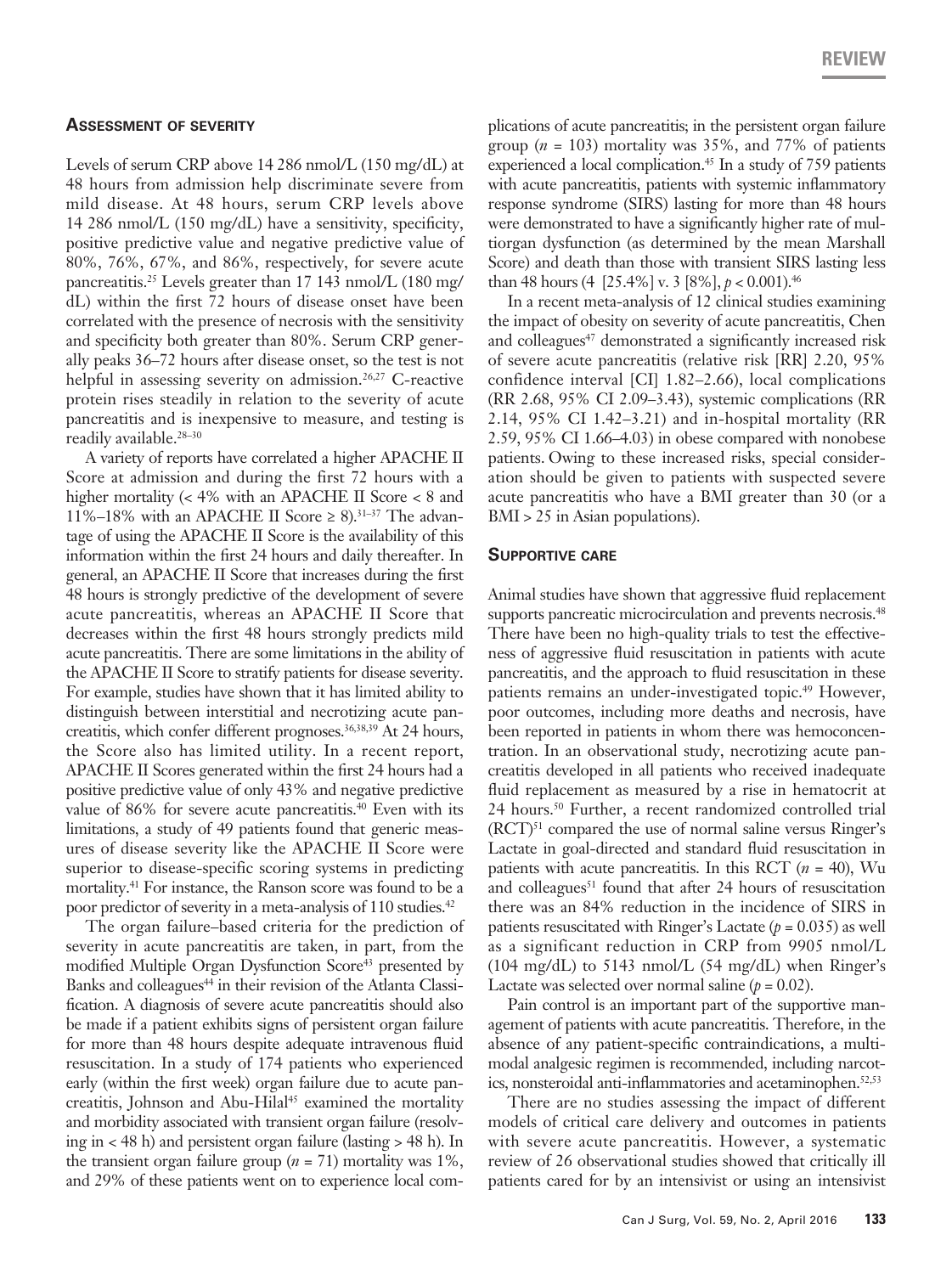consultant model in a closed intensive care unit (ICU) had a shorter stay in the ICU and lower mortality than similar patients cared for in units without such staffing patterns.<sup>54</sup>

### **NUTRITION**

The underlying pathogenesis of acute pancreatitis is the premature activation of proteolytic enzymes resulting in the autodigestion of the pancreas. In the past, it was accepted practice that bowel rest would limit the inflammation associated with this process.<sup>55</sup> Recently, however, a series of RCTs have convincingly shown that early oral/enteral feeding in patients with acute pancreatitis is not associated with adverse effects and may be associated with substantial decreases in pain, opioid usage and food intolerance.<sup>56-58</sup> Furthermore, Eckerwall and colleagues<sup>59</sup> demonstrated that oral feeding on admission for mild acute pancreatitis was associated with a significant decrease in length of stay from 6 to 4 days  $(p = 0.047)$  compared with withholding oral food and fluids.<sup>59</sup> The major benefits from early feeding appear to be effective only if feeding is commenced within the first  $48$  hours following admission, $60$  and the current recommendation based on a 2010 meta-analysis of 32 RCTs is to commence oral feeding at the time of admission if tolerated or within the first 24 hours.<sup>60,61</sup> Finally, a low-fat diet was shown to be preferable to clear fluids on admission for mild acute pancreatitis owing to a higher caloric intake with no associated adverse effects.<sup>57,58</sup> There is no evidence to suggest that a low-fat diet is preferable to a regular diet.

A 2010 Cochrane meta-analysis of 8 RCTs involving 348 patients comparing enteral nutrition to total parenteral nutrition for acute pancreatitis showed reduced mortality (RR 0.50, 95% CI 0.28–0.91), multiorgan failure (RR 0.55, 95% CI 0.37–0.81), systemic infection (RR 0.39, 95% CI 0.23–0.65), operative interventions (RR 0.44, 95% CI 0.29– 0.67), local septic complications (RR 0.74, 95% CI 0.40– 1.35), and other local complications (RR 0.70, 95% CI 0.43– 1.13). $62$  Mean length of hospital stay was reduced by 2.37 days in the enteral nutrition compared with the total parenteral nutrition group (95% CI –7.18 to 2.44). Furthermore, a subgroup analysis of enteral versus total parenteral nutrition in patients with severe acute pancreatitis showed an RR for death of 0.18 (95% CI 0.06–0.58) and an RR for multiorgan failure of 0.46 (95% CI 0.16–1.29). Several meta-analyses have shown similar results, with significant reductions in infectious complications, mortality and multiorgan dysfunction when enteral nutrition is commenced within the first 48 hours following admission.<sup>61,63,64</sup>

A meta-analysis<sup>65</sup> of 4 prospective studies of patients with predicted severe acute pancreatitis (*n* = 92) demonstrated no change in intolerance of feeding (RR 1.09, 95% CI 0.46– 2.59, *p* = 0.84) or in mortality (RR 0.77, 95% CI 0.37– 1.62,  $p = 0.5$ ) when given enteral feeds by nasogastric feeding tube versus nasojejunal feeding tube. In a more recent metaanalysis of 3 RCTs ( $n = 157$ ), Chang and colleagues<sup>66</sup> found

no significant differences in mortality (RR 0.69, 95% CI 0.37–1.29, *p* = 0.25), tracheal aspiration (RR 0.46, 95% CI 0.14–1.53, *p* = 0.20), diarrhea (RR 1.43, 95% CI 0.59–3.45, *p* = 0.43), exacerbation of pain (RR 0.94, 95% CI 0.32–2.70,  $p = 0.90$ ) and meeting energy balance (RR 1.00, 95% CI 0.92–1.09,  $p = 0.97$ ) between patients fed through nasogastric and nasojejunal feeding tubes. While no high-quality RCTs exist on this topic, to date there has been no evidence to suggest that enteral feeds should be delayed for the purposes of acquiring a nasojejunal feeding tube, especially in light of morbidity and mortality benefits of commencing enteral feeds within the first 48 hours.

Although semi-elemental, immune-enhanced and probiotic enteral feeds showed initial promise in the management of severe acute pancreatitis, meta-analyses still indicate that there is insufficient evidence to recommend the use of any of these nutritional formulations at this time.<sup>61,67,68</sup> Given its promise in the context of other critically ill and septic patients,<sup>69–71</sup> the use of probiotics in the management of acute pancreatitis may yet prove effective as research continues.

### **Prophylactic antibiotics**

A 2010 meta-analysis of 7 RCTs involving 404 patients comparing prophylactic antibiotics versus placebo in CTproven necrotizing acute pancreatitis concluded that there was no statistically significant reduction of mortality with therapy (8.4% in the antibiotic group v. 14.4% in controls,  $p = 0.07$ , nor a significant reduction in infection rates of pancreatic necrosis (19.7% in the antibiotic group v. 24.4% in controls,  $p = 0.47$ ). Nonpancreatic infection rates  $(23.7\%)$ in the antibiotic group v. 36% in controls,  $p = 0.08$ ) and overall infections (37.5% in the antibiotic group v. 51.9% in controls,  $p = 0.12$ ) were not significantly reduced with prophylactic antibiotics. The need for operative treatment and fungal infections were not significantly different.<sup>72</sup>

Similar results were found in a 2008 meta-analysis of 7 RCTs involving 467 patients with CT-proven necrotizing acute pancreatitis comparing prophylactic antibiotics with placebo or no treatment. The rate of infected pancreatic necrosis was not significantly different (17.8% in the antibiotic group v. 22.9% in controls, RR 0.81, 95% CI 0.54–1.22). There was a nonsignificant decrease in mortality in the antibiotic group compared with the control group (9.3% v. 15.2%, RR 0.70, 95% CI 0.42–1.17). Subsequent subgroup analysis confirmed that antibiotics were not significantly superior to placebo or no treatment in reducing the rate of infected necrosis or mortality.73

A 2012 meta-analysis of 11 RCTs looking at the efficacy of prophylactic antibiotics in acute pancreatitis calculated the number needed to treat to be  $1429<sup>74</sup>$  and yet another meta-analysis of 14 RCTs (*n* = 841) showed no statistically significant reduction in mortality (RR 0.74, 95% CI 0.50– 1.07), incidence of infected pancreatic necrosis (RR 0.78, 95% CI 0.60–1.02), incidence of nonpancreatic infections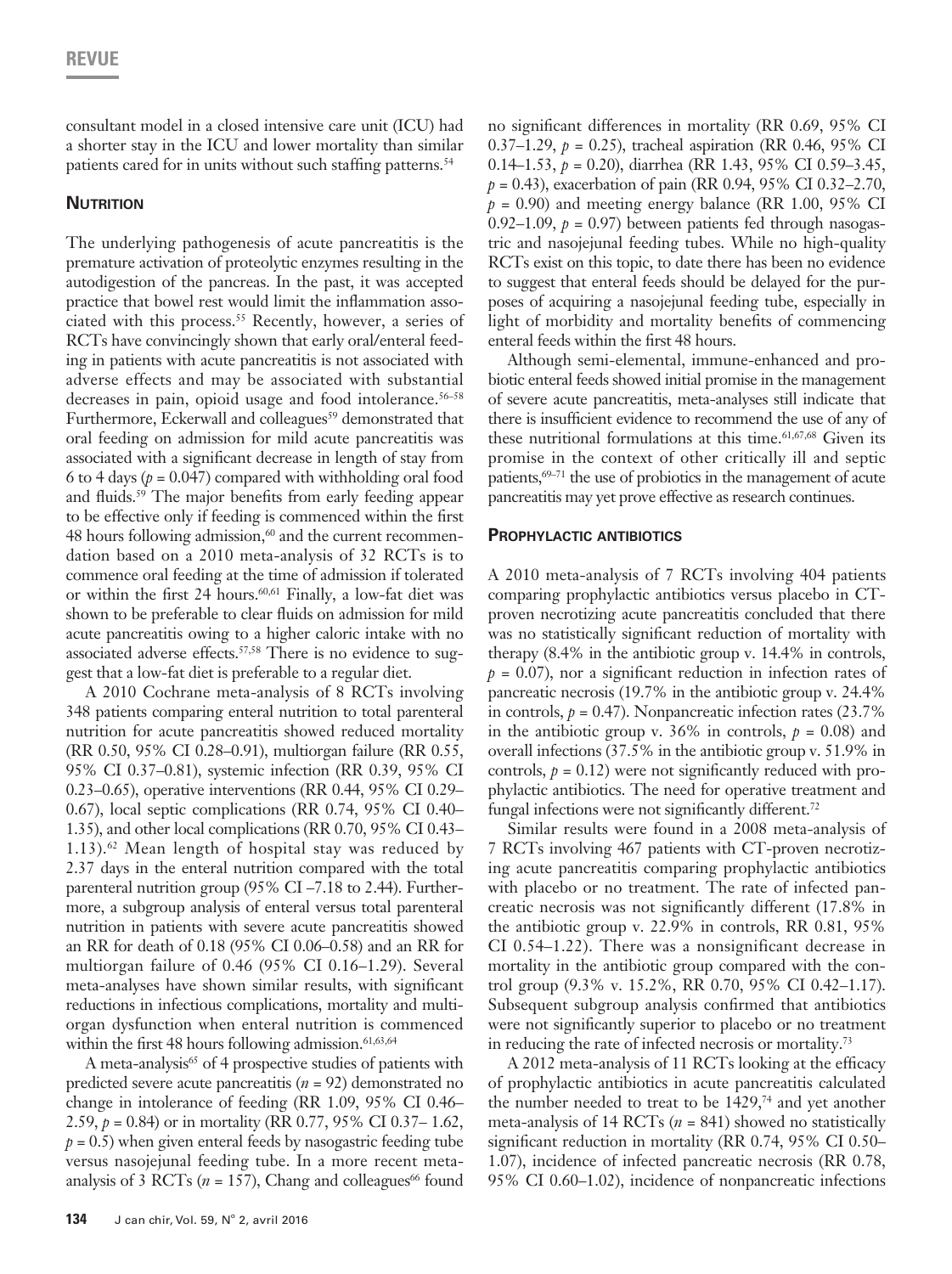(RR 0.70, 95% CI 0.46–1.06), or in surgical interventions (RR 0.93, 95% CI 0.72–1.20).75

In light of the lack of demonstrated benefit of prophylactic antibiotics in the treatment of acute pancreatitis, the adverse effects of this practice must be carefully considered. In a prospective, randomized controlled trial (*n* = 92), Maraví-Poma and colleages<sup>76</sup> demonstrated a 3-fold increase in the incidence of local and systemic fungal infection with *Candida albicans* (from 7% to 22%) in patients with prolonged treatment with prophylactic antibiotics, a finding consistent with those of other similar studies.77–79 In addition, overuse of antibiotics is associated with the increased risk of antibiotic-associated diarrhea and *Clostridium difficile* colitis<sup>80</sup> and with the selection of resistant organisms,<sup>81</sup> all of which suggest that the adverse effects of prophylactic antibiotic coverage outweighs any benefit offered by the practice.

### **Diagnosis and management of local complications of acute pancreatitis**

Two recent review articles on acute pancreatitis have summarized the importance of managing patients with complications of acute pancreatitis at high-volume centres in which all services are well versed in the multidisciplinary step up approach to severe and/or complicated disease.<sup>82,83</sup>

Computed tomography evidence of necrosis has been shown to correlate with the risk of other local and systemic complications.38,84,85 Local complications that can be recognized on abdominal CT scans include peripancreatic fluid collections, gastrointestinal and biliary complications (e.g., obstructions), solid organ involvement (e.g., splenic infarct), vascular complications (e.g., pseudoaneurysms, splenic vein thrombosis) and pancreatic ascites.<sup>86-88</sup>

Fine needle aspiration has been established as an accurate, safe and reliable technique for identification of infected acute peripancreatic fluid collections (APFCs), pancreatic pseudocysts, ANCs and WOPN.<sup>84,89-91</sup> However, FNA of pancreatic pseudocysts, APFCs, ANCs and WOPN should not be performed in the absence of a clinically or radiologically suspected infection owing to the small but documented risk of introducing an FNA-associated infection into a previously sterile collection.<sup>92,93</sup>

Elevations in white blood cell count and temperature may occur in the context of sterile necrosis and be similar to those seen in patients with infected necrosis;<sup>36</sup> therefore, it is difficult to distinguish between these conditions clinically. Fine needle aspiration has been established as an accurate, safe and reliable technique for identification of infected necrosis.84,89–91 A 1995 retrospective observational study<sup>90</sup> assessed the value of CT-guided FNA in 104 patients with acute pancreatitis suspected of having pancreatic infection on the basis of systemic toxicity and CT evidence of severe acute pancreatitis. Cultures were positive in 58 out of 58 aspirates from the 51 patients with CT scans suspicious for infection, all but 2 of which were confirmed surgically (2 patients died without confirmation). Of the 53 patients with CT imaging suggestive of sterile acute pancreatitis, all but 2 aspirates judged to be sterile by FNA were validated on the basis of negative cultures obtained surgically or by clinical resolution of acute pancreatitis without the need for surgery (2 patients died without confirmation). There were no complications. These findings are consistent with those of other studies. 84,89,91

Elevations in white blood cell count and temperature may occur in sterile necrosis and be similar to those seen in patients with infected necrosis.<sup>36</sup> Therefore, it is difficult to distinguish between these conditions clinically, and if infected necrosis is suspected, an FNA is indicated to rule out infection. Most patients with sterile necrosis respond to conservative medical management.<sup>84,94</sup> For these patients, there have been several retrospective reports suggesting that a delay in surgical necrosectomy and at times a total avoidance of surgery results in less morbidity and mortality than early surgical débridement.<sup>95-101</sup> Second, when sterile necrosis is debrided surgically, a common sequela is the development of infected necrosis and the need for additional surgery.96,101–103 In at least 1 report, patients so treated had a very high mortality.101 Finally, in a randomized controlled trial<sup>95</sup> that compared early to late surgery in a small number of patients with sterile necrosis, there was a trend toward greater mortality among those operated within the first 3 days after admission.

Antibiotics should be prescribed only in patients with infected necrosis confirmed by FNA or if there is gas within a collection visualized on CT scan. Antimicrobial therapy should be tailored to FNA culture speciation and sensitivities; however, empiric treatment with antibiotics active against the most common pathogens in infected pancreatic necrosis (*E. coli, Bacteroides species, Enterobacter species, Klebsiella species* and *S. faecalis* as well as other grampositive organisms such as *S. epidermidis* and *S. aureus*103,104) may be considered until final culture results are available.

Although insufficient evidence exists to make definitive recommendations regarding empiric antimicrobial therapy choices in infected pancreatic necrosis, a number of studies have looked at the pancreatic penetration of various antibiotics. Imipenem and ertapenem have both been shown to penetrate pancreatic tissue and pancreatic fluid at levels exceeding the minimum inhibitory concentration  $(MIC_{90})$ for the most commonly seen bacteria after as little as a single intravenous dose.<sup>105,106</sup> Similar findings were documented for moxifloxacin, with concentrations greater than the  $MIC<sub>90</sub>$  after a dose of 400 mg, either oral or intravenous.107 An in vitro study of the most commonly isolated bacteria from pancreatic necrosis — *E. coli, Enterobacter cloacae, Enterococcus faecalis, Bacteroides fragilis* — compared the effectiveness of imipenem, ertapenem and moxifloxacin against these pathogens. While all 3 antibiotics demonstrated good coverage in this in vitro acute pancreatitis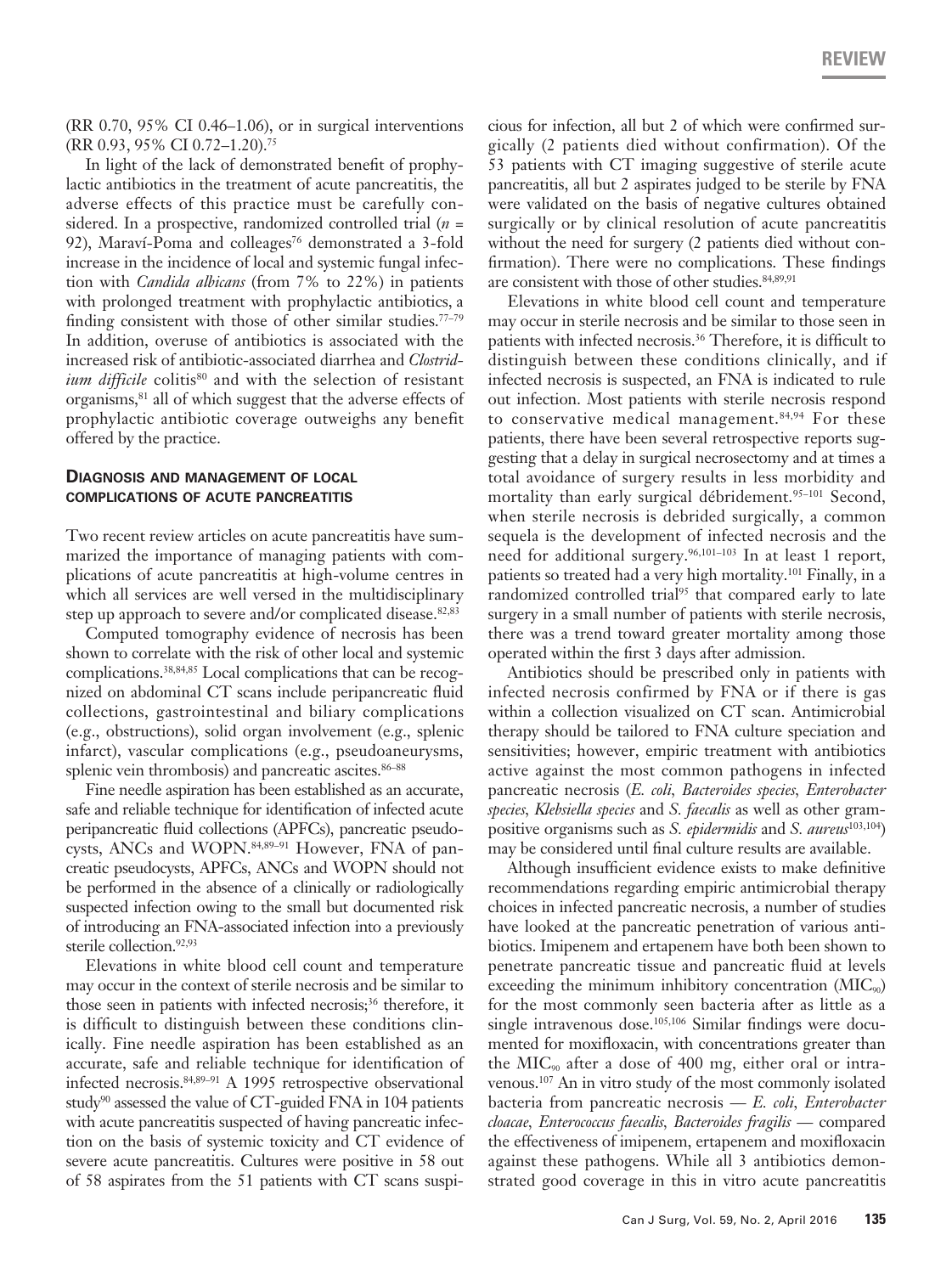model, moxifloxacin demonstrated superior activity against *Enterococci* and slightly better anaerobic coverage.108

The mortality of patients with infected pancreatic necrosis is higher than 30%, and up to 80% of fatal outcomes in patients with acute pancreatitis are due to septic complications resulting from pancreatic infection.<sup>24,109,110</sup> The nonoperative management of infected pancreatic necrosis associated with multiple organ failure has a mortality of up to 100%.111 Surgical treatment of patients with infected pancreatic necrosis is associated with mortality as low as 10%– 30% in some specialized centres.84,94,112 However, the benefit of a step-up approach to surgery was shown in a 2010 RCT that included 88 patients. Patients with confirmed or suspected infected necrosis were randomized to open necrosectomy or a step-up approach of percutaneous drainage followed, if necessary, by minimally invasive retroperitoneal necrosectomy. New-onset multiorgan failure occurred less often in patients assigned to the step-up approach than in those assigned to open necrosectomy (12% v. 40%,  $p = 0.002$ ). Mortality did not differ significantly between groups  $(19\% \text{ v. } 16\%, p = 0.70)$ . Patients assigned to the step-up approach had a significantly lower rate of incisional hernias (7% v. 24%,  $p = 0.03$ ) and newonset diabetes (16% v. 38%, *p* = 0.02).113

A small RCT by Mier and colleagues<sup>95</sup> compared mortality among 41 patients with fulminant acute pancreatitis undergoing either early (48–72 h after admission) or late necrosectomy ( $\geq 12$  d after admission).<sup>95</sup> The mortality odds ratio for the early surgery cohort compared with the late necrosectomy cohort was 3.94, and the study was stopped owing to this finding despite the fact that the small sample size resulted in a lack of statistical significance. Wittau and colleagues<sup>114</sup> reported a similar and statistically significant reduction in mortality from 41% to 18% ( $p =$ 0.026) when necrosectomy was performed early in the course of illness (< 2–3 wk) compared with a delayed approach to surgical intervention ( $\geq$  29 d).<sup>114</sup> Accepted indications for necrosectomy still include persistent evidence of organ dysfunction and sepsis, or patients requiring ongoing treatment in the ICU for more than 1 month after admission for severe acute pancreatitis.

Walled-off pancreatic necrosis is the result of the organization of ANCs or APFCs over time by a wall of granulation or fibrotic tissue without epithelial lining.44,115 In the context of an FNA-proven infected WOPN, surgical intervention, if indicated, should be delayed until after the third or fourth week to allow demarcation of the viable pancreatic tissue and peripancreatic necrosis.116 If intervention is required before the fourth week, percutaneous drainage serves as a bridge to a more definitive procedure.<sup>115</sup> Multiple treatment modalities have been described, including percutaneous retroperitoneal or endoscopic drainage as well as open or laparoscopic surgical approaches. Minimally invasive approaches (laparoscopic, percutaneous retroperitoneal, endoscopic) are equally effective as open surgical approach.117–119

A pancreatic pseudocyst is a collection of pancreatic fluid (either direct leakage from the inflamed gland or disruption of the pancreatic duct) enclosed by a nonepithelialized wall of granulation or fibrous tissue. They usually evolve more than 4 weeks after the onset of acute pancreatitis and contain pancreatic enzyme-rich fluid. They are most often sterile but can become infected.44,120 Half of all pseudocysts resolve spontaneously.121,122 Neither size nor duration of the pseudocyst are predictive of the natural course.123,124 Clinical signs of sepsis or the presence of air bubbles in a pseudocyst indicate potential infection. At this point, aspiration of the fluid with gram stain, culture and sensitivities is indicated. The most common bacteria cultured in an infected pseudocyst are enteric microorganisms, such as *E. coli, Bacteroides species, Enterobacter species, Klebsiella species* and *S. faecalis* as well as other grampositive organisms, such as *S. epidermidis* and *S. aureus.*103,104 General indications for intervention are symptomatic pseudocysts, complications or infection of a pseudocyst, or increasing size on serial imaging.125–128 Many options are available for the management of pancreatic pseudocysts, including percutaneous, endoscopic or surgical drainage (open and laparoscopic) and creation of a cystogastrostomy (endoscopically or surgicallly). These procedures should be performed at high-volume centres with integrated multidisciplinary teams.

### **Management of acute gallstone pancreatitis**

A 2012 Cochrane meta-analysis<sup>129</sup> included RCTs comparing early routine ERCP versus early conservative management with or without selective use of ERCP in patients with suspected acute gallstone pancreatitis. There were 5 RCTs with a total of 644 patients. Overall, there were no statistically significant differences between the 2 treatment strategies in mortality (RR 0.74, 95% CI 0.18–3.03), local (RR 0.86, 95% CI 0.52–1.43) or systemic complications (RR 0.59, 95% CI 0.31–1.11) as defined by the Atlanta Classification. Among trials that included patients with cholangitis, the early routine ERCP strategy significantly reduced mortality (RR 0.20, 95% CI 0.06–0.68), local (RR 0.45, 95% CI 0.20–0.99) and systemic complications (RR 0.37, 95% CI 0.18–0.78) as defined by the Atlanta Classification. Among trials that included patients with biliary obstruction, the early routine ERCP strategy was associated with a significant reduction in local complications as defined by authors of the primary study (RR 0.54, 95% CI 0.32–0.91), and a nonsignificant trend toward reduction of local (RR 0.53, 95% CI 0.26–1.07) and systemic complications (RR 0.56, 95% CI 0.30–1.02) as defined by the Atlanta Classification. Complications of ERCP were infrequent.

In an RCT from China  $(n = 101)$ ,<sup>130</sup> patients with severe acute gallstone pancreatitis were randomized to early treatment (within 72 h of onset) with ERCP or image-guided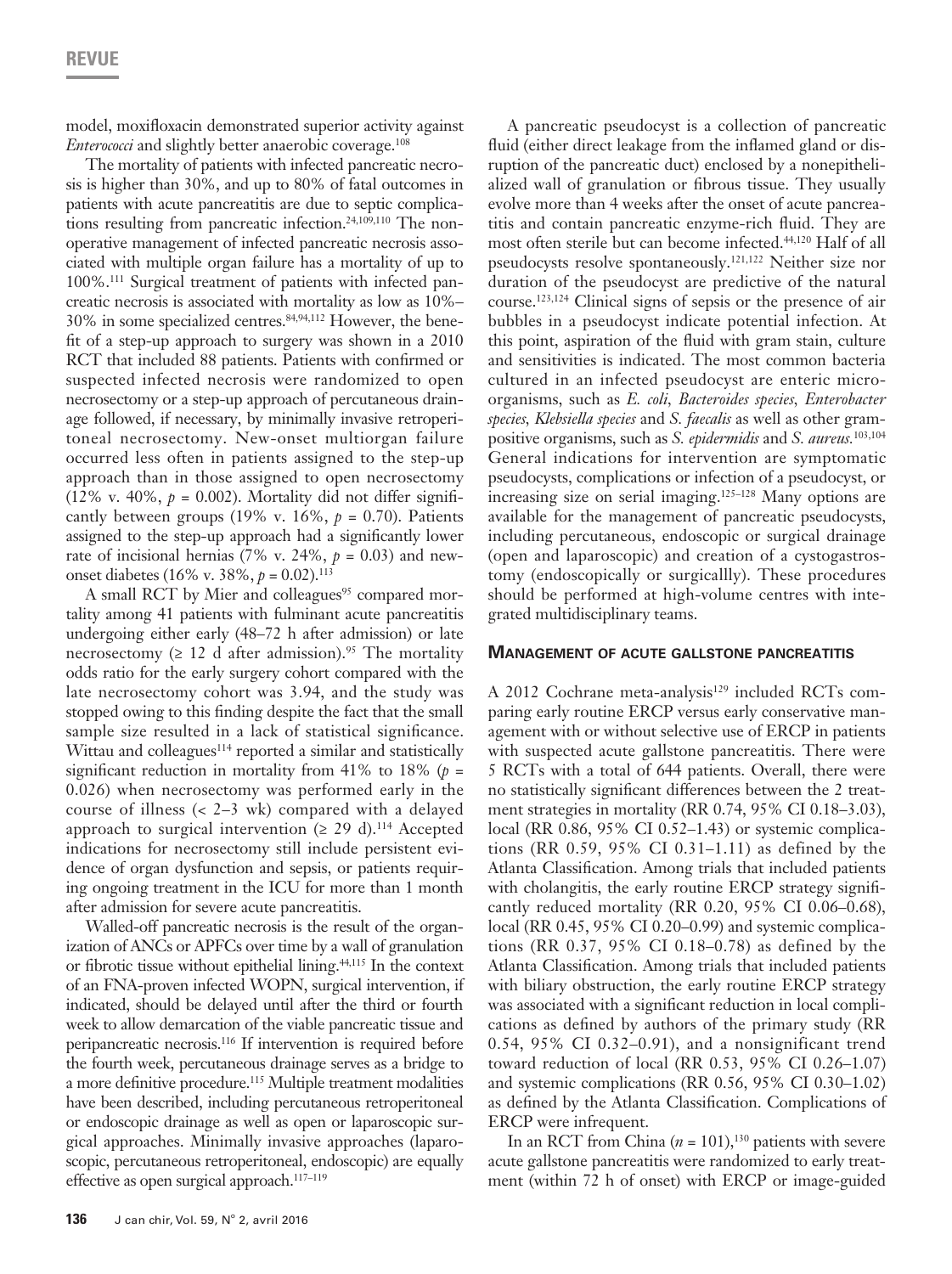percutaneous transhepatic gallbladder drainage (PTGD). Success rates were comparable between the ERCP and PTGD (92% v. 96%, respectively), and 4-month mortality  $(p = 0.80)$ , local complications  $(p = 0.59)$  and systemic complications  $(p = 0.51)$  did not differ significantly. The author concluded that PTGD is a safe, effective and minimally invasive option that should be considered for all patients with severe acute gallstone pancreatitis who are poor candidates for or who are unable to tolerate ERCP.<sup>130</sup>

A systematic review<sup>131</sup> of 8 cohort studies ( $n = 948$ ) and 1 RCT (*n* = 50) revealed that while the readmission rate for gallstone disease in patients admitted for acute gallstone pancreatitis and discharged without cholecystectomy was 18% within the first 58 days after discharge, it was 0% in the cohort that underwent index admission cholecystectomy ( $p < 0.001$ ). These results are supported by several retrospective studies that also cited significantly higher recurrence rates of gallstone disease (15%–32%) in patients who did not undergo index admission cholecystectomy.132–134 The majority of these recurrent attacks occurred before the time of interval cholecystectomy.133,134

In an RCT that included 50 patients with mild acute gallstone pancreatitis, laparoscopic cholecystectomy performed within 48 hours of admission resulted in a shorter hospital stay (mean 3.5 [95% CI 2.7–4.3] d, median 3 [IQR 2–4] d) than one performed after resolution of pain and laboratory abnormalities (mean 5.8 [95% CI 3.8–7.9] d, median 4  $[IQR 4–6]$  d,  $p = 0.002$ ).<sup>135</sup> A second study demonstrated similar findings, with a significant reduction in the mean total length of stay from 7 to 5 days  $(p < 0.001).$ <sup>134</sup>

While studies have demonstrated no increase in complication rates or mortality in patients with acute gallstone pancreatitis who underwent early versus late cholecystectomy,131,136 special consideration should be given to patients admitted for severe necrotizing acute pancreatitis and/or requiring ICU admission. In this patient population, delaying cholecystectomy for at least 3 weeks may be reasonable because of an increased risk of infection.137

High recurrence rates of gallstone disease in patients admitted for acute gallstone pancreatitis and discharged without cholecystectomy has prompted several studies addressing the effectiveness of ERCP and sphincterotomy to reduce this risk. In a prospective study of 233 patients with acute gallstone pancreatitis, a subgroup analysis of patients discharged without undergoing cholecystectomy revealed that 37% of patients discharged with no intervention had recurrent gallstone disease within 30 days compared with 0% of patients who underwent ERCP and sphincterotomy alone  $(p = 0.019)$ .<sup>132</sup> In a retrospective analysis of 1119 patients admitted for acute gallstone pancreatitis, Hwang and colleagues<sup>133</sup> reported a reduction of recurrent gallstone disease from 17% to 8% ( $p < 0.001$ ) with ERCP and sphincterotomy alone, as opposed to no intervention in individuals discharged home without cholecystectomy.133 A systematic review of 8 cohort studies and

1 RCT demonstrated a similar reduction in biliary events from 24% to 10%  $(p < 0.001)$  when patients not undergoing index admission cholecystectomy underwent ERCP and sphincterotomy before discharge.<sup>131</sup> These data strongly support the consideration of ERCP with sphincterotomy for patients unable to tolerate surgery on the index admission owing to comorbidities or deconditioning.

All data regarding the use of ERCP with sphincterotomy to prevent recurrent complications of gallstone disease have been generated in patients with mild to moderate acute gallstone pancreatitis, and currently, there is a lack of evidence on which to base definitive recommendations for the management of patients with severe and complicated acute gallstone pancreatitis.

**Acknowledgements:** R. McLeod holds the Angelo and Alfredo De Gasperis Chair in Colorectal Cancer and IBD Research. N. Coburn holds the Hanna Family Research Chair in Surgical Oncology. A. Nathens holds the Canada Research Chair in Systems of Trauma Care.

**Affiliations:** From the Department of Surgery, University of Toronto, Toronto, Ont. (Greenberg, Bawazeer, Nathens, Coburn, Pearsall, McLeod); the Department of Medicine, University of Toronto, Toronto, Ont. (Hsu, Friedrich, May); the Department of Health Policy, Management and Evaluation, University of Toronto, Toronto, Ont. (McLeod); the Interdepartmental Division of Critical Care, University of Toronto, Toronto, Ont. (Bawazeer, Friedrich); the Division of General Surgery, Mount Sinai Hospital, Toronto, Ont. (McLeod); the Zane Cohen Centre for Digestive Diseases, Mount Sinai Hospital, Toronto, Ont. (Hsu, Pearsall, McLeod); the Samuel Lunenfeld Research Institute, Mount Sinai Hospital, Toronto, Ont. (McLeod); the Division of General Surgery, Sunnybrook Health Sciences Centre, Toronto, Ont. (Nathens, Coburn); and the Divisions of Gastroenterology and General Surgery (Marshall) and Critical Care (Friedrich), St. Michael's Hospital, Toronto, Ont.

#### **Competing interests:** None declared.

**Contributors:** M. Bawazeer, J. Friedrich, A. Nathens, G. May and R. McLeod designed the study. J. Greenberg, J. Hsu, N. Coburn, E. Pearsall and R. McLeod acquired the data, which J. Greenberg, J. Hsu, M. Bawazeer, J. Marshall, J. Friedrich, N. Coburn, G. May and R. McLeod analyzed. J. Greenberg, M. Bawazeer, A. Nathens, G. May and E. Pearsall wrote the article, which all authors reviewed and approved for publication.

#### **References**

- 1.Banks PA. Epidemiology, natural history, and predictors of disease outcome in acute and chronic pancreatitis. *Gastrointest Endosc* 2002; 56(Suppl):S226-30.
- 2.Loveday BP, Srinivasa S, Vather R, et al. High quantity and variable quality of guidelines for acute pancreatitis: a systematic review. *Am J Gastroenterol* 2010;105:1466-76.
- 3.Aly EA, Milne R, Johnson CD. Non-compliance with national guidelines in the management of acute pancreatitis in the United kingdom. *Dig Surg* 2002;19:192-8.
- 4. Barnard J, Siriwardena AK. Variations in implementation of current national guidelines for the treatment of acute pancreatitis: implications for acute surgical service provision. *Ann R Coll Surg Engl* 2002;84:79-81.
- 5.Connor SJ, Lienert AR, Brown LA, et al. Closing the audit loop is necessary to achieve compliance with evidence-based guidelines in the management of acute pancreatitis. *N Z Med J* 2008;121:19-25.
- 6.Foitzik T, Klar E. (Non-)compliance with guidelines for the management of severe acute pancreatitis among German surgeons. *Pancreatology* 2007;7:80-5.
- 7.Lankisch PG, Weber-Dany B, Lerch MM. Clinical perspectives in pancreatology: compliance with acute pancreatitis guidelines in Germany. *Pancreatology* 2005;5:591-3.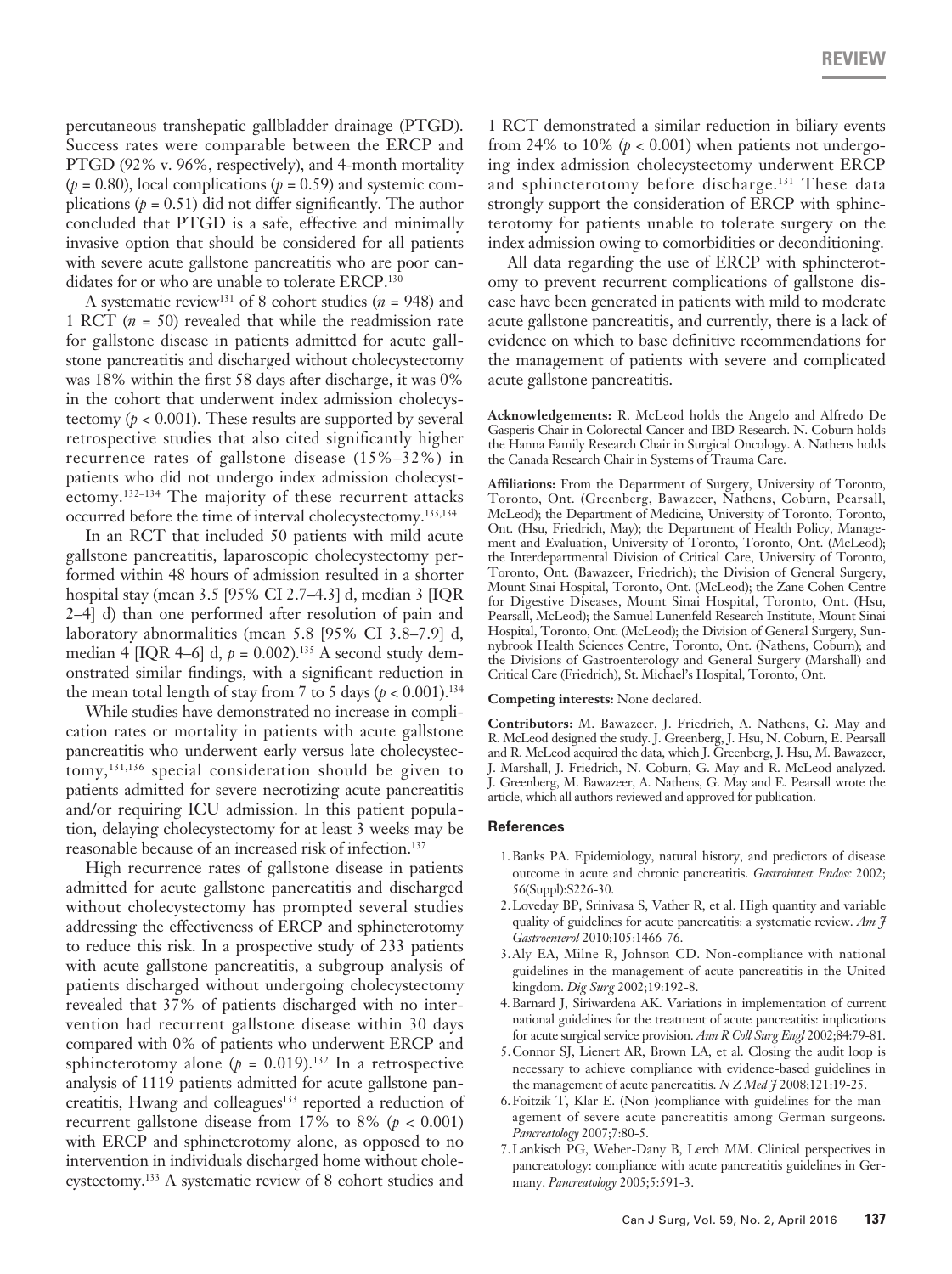- 8.Mofidi R, Madhavan KK, Garden OJ, et al. An audit of the management of patients with acute pancreatitis against national standards of practice. *Br J Surg* 2007;94:844-8.
- 9.Pezzilli R, Uomo G, Gabbrielli A, et al. A prospective multicentre survey on the treatment of acute pancreatitis in Italy. *Dig Liver Dis* 2007;39:838-46.
- 10.Banks PA, Bollen TL, Dervenis C, et al. Classification of acute pancreatitis — 2012: revision of the Atlanta classification and definitions by international consensus. *Gut* 2013;62:102-11.
- 11.Vege S. Management of acute pancreatitis. In: Basow D, editor *UpToDate*;2014: Waltham, MA.
- 12.Gwozdz GP, Steinberg WM, Werner M, et al. Comparative evaluation of the diagnosis of acute pancreatitis based on serum and urine enzyme assays. *Clin Chim Acta* 1990;187:243-54.
- 13.Keim V, Teich N, Fiedler F, et al. A comparison of lipase and amylase in the diagnosis of acute pancreatitis in patients with abdominal pain. *Pancreas* 1998;16:45-9.
- 14.Bernicker E. Cecil Textbook of medicine. *JAMA* 1998;280:1368-1368.
- 15.Bree RL, Ralls PW, Balfe DM, et al. Evaluation of patients with acute right upper quadrant pain. American College of Radiology. ACR Appropriateness Criteria. *Radiology* 2000;215(Suppl):153-7.
- 16.Bar-Meir S. Gallstones: prevalence, diagnosis and treatment. *Isr Med Assoc J* 2001;3:111-3.
- 17.Portincasa P, Moschetta A, Petruzzelli M, et al. Symptoms and diagnosis of gallbladder stones. *Best Pract Res Clin Gastroenterol* 2006; 20:1017-29.
- 18.Benarroch-Gampel J, Boyd CA, Sheffield KM, et al. Overuse of CT in patients with complicated gallstone disease. *J Am Coll Surg* 2011; 213:524-30.
- 19.Ou Z-B, Li S-W, Liu C-A, et al. Prevention of common bile duct injury during laparoscopic cholecystectomy. *Hepatobiliary Pancreat Dis Int* 2009;8:414-7.
- 20.Tulchinsky M, Colletti PM, Allen TW. Hepatobiliary scintigraphy in acute cholecystitis. *Seminars in Nuclear Medicine*. Elsevier;2012:84-100.
- 21.Romagnuolo J, Bardou M, Rahme E, et al. Magnetic resonance cholangiopancreatography: a meta-analysis of test performance in suspected biliary disease. *Ann Intern Med* 2003;139:547-57.
- 22.Duncan CB, Riall TS. Evidence-based current surgical practice: calculous gallbladder disease. *J Gastrointest Surg* 2012;16:2011-25.
- 23.Balthazar EJ. Acute pancreatitis: assessment of severity with clinical and CT evaluation. *Radiology* 2002;223:603.
- 24.Beger HG, Bittner R, Block S, et al. Bacterial contamination of pancreatic necrosis. A prospective clinical study. *Gastroenterology* 1986; 91:433.
- 25.Larvin M. Assessment of clinical severity and prognosis. *The pancreas*. Blackwell Science, Oxford, UK;1998:489-502.
- 26.Weber CK, Adler G. From acinar cell damage to systemic inflammatory response: current concepts in pancreatitis. *Pancreatology* 2001;1:356-62.
- 27.Mayer JM, Raraty M, Slavin J, et al. Serum amyloid A is a better early predictor of severity than C‐reactive protein in acute pancreatitis. *Br J Surg* 2002;89:163-71.
- 28.Buchler M, Malfertheiner P, Schoetensack C, et al. Sensitivity of antiproteases, complement factors and C-reactive protein in detecting pancreatic necrosis: results of a prospective clinical study. *Int J Pancreatol* 1986;1:227-35.
- 29.Wilson C, Heads A, Shenkin A, et al. C-reactive protein, antiproteases and complement factors as objective markers of severity in acute pancreatitis. *Br J Surg* 1989;76:177-81.
- 30.Leese T, Shaw D, Holliday M. Prognostic markers in acute pancreatitis: Can pancreatic necrosis be predicted? *Ann R Coll Surg Engl* 1988;70:227-32.
- 31.Malangoni MA, Martin AS. Outcome of severe acute pancreatitis. *Am J Surg* 2005;189:273-7.
- 32.Rahman SH, Ibrahim K, Larvin M, et al. Association of antioxidant enzyme gene polymorphisms and glutathione status with severe acute pancreatitis. *Gastroenterology* 2004;126:1312-22.
- 33.Blum T, Maisonneuve P, Lowenfels AB, et al. Fatal outcome in acute pancreatitis: its occurrence and early prediction. *Pancreatology* 2001; 1:237-41.
- 34.Lankisch PG, Warnecke B, Bruns D, et al. The APACHE II score is unreliable to diagnose necrotizing pancreatitis on admission to hospital. *Pancreas* 2002;24:217-22.
- 35.Johnson CD, Abu-Hilal M. Persistent organ failure during the first week as a marker of fatal outcome in acute pancreatitis. *Gut* 2004; 53:1340-4.
- 36.Perez A, Whang EE, Brooks DC, et al. Is severity of necrotizing pancreatitis increased in extended necrosis and infected necrosis? *Pancreas* 2002;25:229-33.
- 37.Mettu SR, Wig JD, Khullar M, et al. Efficacy of serum nitric oxide level estimation in assessing the severity of necrotizing pancreatitis. *Pancreatology* 2003;3:506-14.
- 38.Isenmann R, Rau B, Beger H. Bacterial infection and extent of necrosis are determinants of organ failure in patients with acute necrotizing pancreatitis. *Br J Surg* 1999;86:1020-4.
- 39.Le Mée J, Paye F, Sauvanet A, et al. Incidence and reversibility of organ failure in the course of sterile or infected necrotizing pancreatitis. *Arch Surg* 2001;136:1386.
- 40.Chatzicostas C, Roussomoustakaki M, Vlachonikolis IG, et al. Comparison of Ranson, APACHE II and APACHE III scoring systems in acute pancreatitis. *Pancreas* 2002;25:331-5.
- 41.Matos R, Moreno R, Fevereiro T. Severity evaluation in acute pancreatitis: the role of SOFA score and general severity scores. *Crit Care* 2000;4(Suppl 1):242.
- 42.De Bernardinis M, Violi V, Roncoroni L, et al. Discriminant power and information content of Ranson's prognostic signs in acute pancreatitis: a meta-analytic study. *Crit Care Med* 1999;27:2272-83.
- 43.Marshall JC, Cook DJ, Christou NV, et al. Multiple organ dysfunction score: a reliable descriptor of a complex clinical outcome. *Crit Care Med* 1995;23:1638-52.
- 44.Banks PA, Bollen TL, Dervenis C, et al. Classification of acute pancreatitis — 2012: revision of the Atlanta classification and definitions by international consensus. *Gut* 2013;62:102-11.
- 45.Johnson CD, Abu-Hilal M. Persistent organ failure during the first week as a marker of fatal outcome in acute pancreatitis. *Gut* 2004;53:1340-4.
- 46.Mofidi R, Duff MD, Wigmore SJ, et al. Association between early systemic inflammatory response, severity of multiorgan dysfunction and death in acute pancreatitis. *Br J Surg* 2006;93:738-44.
- 47.Chen SM, Xiong GS, Wu SM. Is obesity an indicator of complications and mortality in acute pancreatitis? An updated meta-analysis. *J Dig Dis* 2012;13:244-51.
- 48. Forgács B, Eibl G, Faulhaber J, et al. Effect of fluid resuscitation with and without endothelin A receptor blockade on hemoconcentration and organ function in experimental pancreatitis. *Eur Surg Res* 2000;32:162-8.
- 49.Haydock MD, Mittal A, Wilms HR, et al. Fluid therapy in acute pancreatitis: anybody's guess. *Ann Surg* 2013;257:182-8.
- 50.Brown A, Baillargeon J-D, Hughes MD, et al. Can fluid resuscitation prevent pancreatic necrosis in severe acute pancreatitis? *Pancreatology* 2002;2:104-7.
- 51.Wu BU, Hwang JQ, Gardner TH, et al. Lactated Ringer's solution reduces systemic inflammation compared with saline in patients with acute pancreatitis. *Clin Gastroenterol Hepatol* 2011;9:710-717.
- 52.Basurto Ona X, Rigau Comas D, Urrutia G. Opioids for acute pancreatitis pain. *Cochrane Database Syst Rev* 2013;7:CD009179.
- 53.Meng W, Yuan J, Zhang C, et al. Parenteral analgesics for pain relief in acute pancreatitis: a systematic review. *Pancreatology* 2013;13:201-6.
- 54.Nathens AB, Curtis JR, Beale RJ, et al. Management of the critically ill patient with severe acute pancreatitis. *Crit Care Med* 2004;32:2524-36.
- 55.Abou-Assi S, O'Keefe SJD. Nutrition in acute pancreatitis. *J Clin Gastroenterol* 2001;32:203-9.
- 56.Petrov MS, McIlroy K, Grayson L, et al. Early nasogastric tube feeding versus nil per os in mild to moderate acute pancreatitis: a randomized controlled trial. *Clin Nutr* 2013;32:697-703.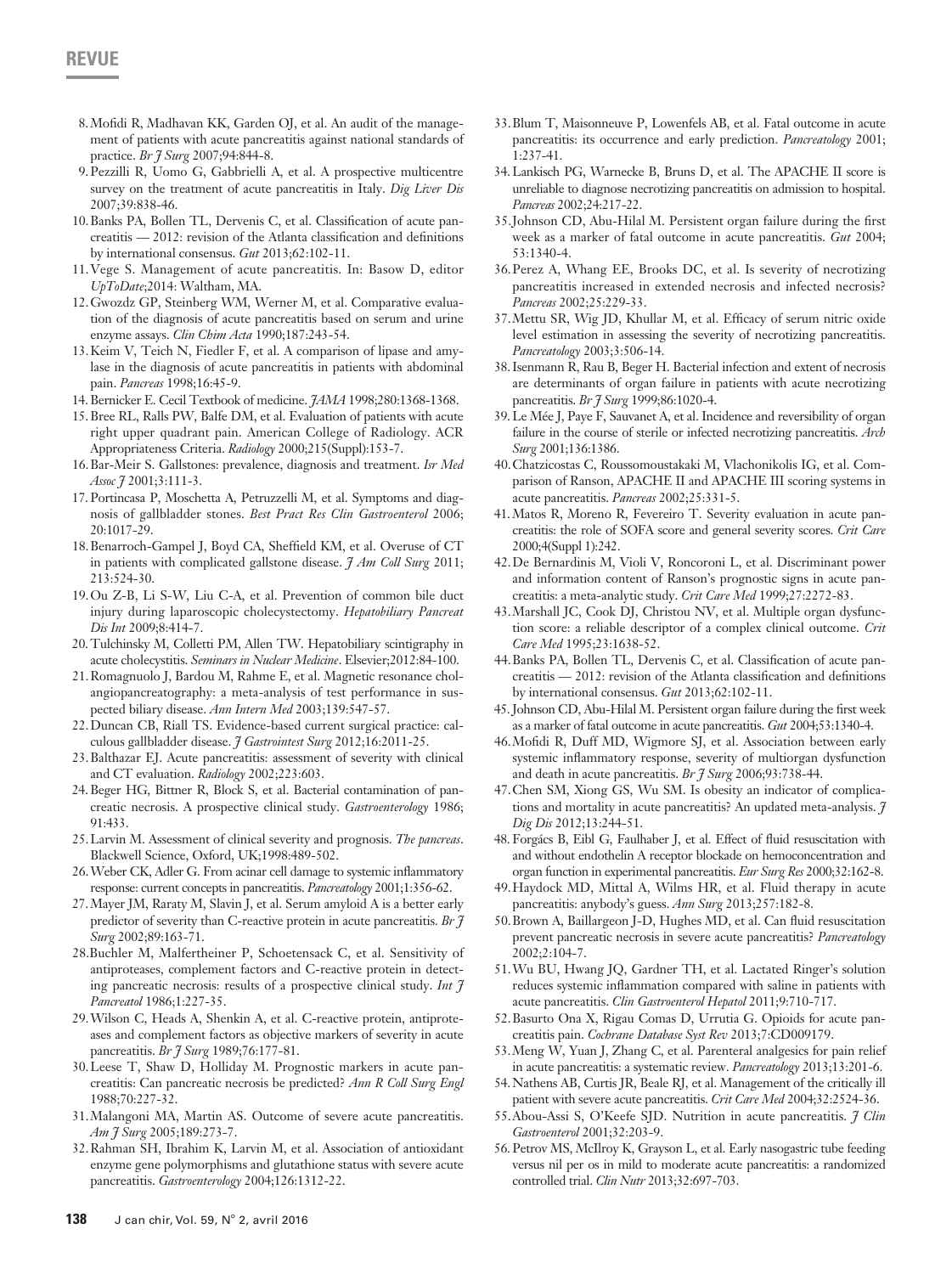- 57.Jacobson BC, Vander Vliet MB, Hughes MD, et al. A prospective, randomized trial of clear liquids versus low-fat solid diet as the initial meal in mild acute pancreatitis. *Clin Gastroenterol Hepatol* 2007;5:946-51.
- 58.Sathiaraj E, Murthy S, Mansard MJ, et al. Clinical trial: oral feeding with a soft diet compared with clear liquid diet as initial meal in mild acute pancreatitis. *Aliment Pharmacol Ther* 2008;28:777-81.
- 59.Eckerwall GE, Tingstedt BB, Bergenzaun PE, et al. Immediate oral feeding in patients with mild acute pancreatitis is safe and may accelerate recovery — a randomized clinical study. *Clin Nutr* 2007;26:758-63.
- 60.Petrov MS, Pylypchuk RD, Uchugina AF. A systematic review on the timing of artificial nutrition in acute pancreatitis. *Br J Nutr* 2009; 101:787-93.
- 61.Oláh A, Romics L Jr. Evidence-based use of enteral nutrition in acute pancreatitis. *Langenbecks Arch Surg* 2010;395:309-16.
- 62.Al-Omran M, Albalawi ZH, Tashkandi MF, et al. Enteral versus parenteral nutrition for acute pancreatitis. *Cochrane Database Syst Rev* 2010; (1):CD002837.
- 63.Petrov MS, van Santvoort HC, Besselink MG, et al. Enteral nutrition and the risk of mortality and infectious complications in patients with severe acute pancreatitis: a meta-analysis of randomized trials. *Arch Surg* 2008;143:1111-7.
- 64.Wang G, Wen J, Xu L, et al. Effect of enteral nutrition and ecoimmunonutrition on bacterial translocation and cytokine production in patients with severe acute pancreatitis. *J Surg Res* 2013; 183:592-7.
- 65.Petrov MS, Correia MI, Windsor JA. Nasogastric tube feeding in predicted severe acute pancreatitis. A systematic review of the literature to determine safety and tolerance. *JOP* 2008;9:440-8.
- 66.Chang YS, Fu HQ, Xiao YM, et al. Nasogastric or nasojejunal feeding in predicted severe acute pancreatitis: a meta-analysis. *Crit Care* 2013; 17:R118.
- 67.Petrov MS, Loveday BP, Pylypchuk RD, et al. Systematic review and meta-analysis of enteral nutrition formulations in acute pancreatitis. *Br J Surg* 2009;96:1243-52.
- 68.Sun S, Yang K, He X, et al. Probiotics in patients with severe acute pancreatitis: a meta-analysis. *Langenbecks Arch Surg* 2009; 394:171-7.
- 69.Hojsak I, Abdovic S, Szajewska H, et al. Lactobacillus GG in the prevention of nosocomial gastrointestinal and respiratory tract infections. *Pediatrics* 2010;125:e1171-7.
- 70.Morrow LE, Kollef MH, Casale TB. Probiotic prophylaxis of ventilator-associated pneumonia: a blinded, randomized, controlled trial. *Am J Respir Crit Care Med* 2010;182:1058-64.
- 71. Siempos II, Ntaidou TK, Falagas ME. Impact of the administration of probiotics on the incidence of ventilator-associated pneumonia: a meta-analysis of randomized controlled trials. *Crit Care Med* 2010;38:954-62.
- 72.Villatoro E, Mulla M, Larvin M. Antibiotic therapy for prophylaxis against infection of pancreatic necrosis in acute pancreatitis. *Cochrane Database Syst Rev* 2010;5:CD002941.
- 73.Bai Y, Gao J, Zou DW, et al. Prophylactic antibiotics cannot reduce infected pancreatic necrosis and mortality in acute necrotizing pancreatitis: evidence from a meta-analysis of randomized controlled trials. *Am J Gastroenterol* 2008;103:104-10.
- 74.Jiang K, Huang W, Yang XN, et al. Present and future of prophylactic antibiotics for severe acute pancreatitis. *World J Gastroenterol* 2012;18:279-84.
- 75.Wittau M, Mayer B, Scheele J, et al. Systematic review and metaanalysis of antibiotic prophylaxis in severe acute pancreatitis. *Scand J Gastroenterol* 2011;46:261-70.
- 76.Maraví-Poma E, Gener J, Alvarez-Lerma F, et al. Early antibiotic treatment (prophylaxis) of septic complications in severe acute necrotizing pancreatitis: a prospective, randomized, multicenter study comparing two regimens with imipenem-cilastatin. *Intensive Care Med* 2003; 29:1974-80.
- 77.Grewe M, Tsiotos GG, Luque de-Leon E, et al. Fungal infection in acute necrotizing pancreatitis. *J Am Coll Surg* 1999;188:408-14.
- 78.Isenmann R, Schwarz M, Rau B, et al. Characteristics of infection with Candida species in patients with necrotizing pancreatitis. *World J Surg* 2002;26:372-6.
- 79.Gloor B, Muller CA, Worni M, et al. Pancreatic infection in severe pancreatitis: the role of fungus and multiresistant organisms. *Arch Surg* 2001;136:592-6.
- 80.Haran JP, Hayward G, Skinner S, et al. Factors influencing the development of antibiotic associated diarrhea in ED patients discharged home: risk of administering intravenous antibiotics. *Am J Emerg Med* 2014;32:1195-9.
- 81.Uchil RR, Kohli GS, Katekhaye VM, et al. Strategies to combat antimicrobial resistance. *J Clin Diagn Res* 2014;8:ME01-04.
- 82.Bakker OJ, Issa Y, van Santvoort HC, et al. Treatment options for acute pancreatitis. *Nat Rev Gastroenterol Hepatol* 2014;11:462-9.
- 83.da Costa DW, Boerma D, van Santvoort HC, et al. Staged multidisciplinary step-up management for necrotizing pancreatitis. *Br J Surg* 2014;101:e65-79.
- 84. Büchler MW, Gloor B, Müller CA, et al. Acute necrotizing pancreatitis: treatment strategy according to the status of infection. *Ann Surg* 2000;232:619.
- 85.Uhl W, Roggo A, Kirschstein T, et al. Influence of contrast-enhanced computed tomography on course and outcome in patients with acute pancreatitis. *Pancreas* 2002;24:191-7.
- 86. Balthazar EJ, Freeny PC. Imaging and intervention in acute pancreatitis. *Radiology* 1994;193:297-306.
- 87.Balthazar EJ, Fisher LA. Hemorrhagic complications of pancreatitis: radiologic evaluation with emphasis on CT imaging. *Pancreatology* 2001;1:306-13.
- 88.Mortele KJ, Zou K, Banks P, et al. A modified CT severity index for evaluating acute pancreatitis: improved correlation with patient outcome. *AJR Am J Roentgenol* 2004;183:1261-5.
- 89.Gerzof SG, Banks PA, Robbins AH, et al. Early diagnosis of pancreatic infection by computed tomography-guided aspiration. *Gastroenterology* 1987;93:1315-20.
- 90.Banks PA, Gerzof SG, Langevin RE, et al. CT-guided aspiration of suspected pancreatic infection. *Int J Pancreatol* 1995;18:265-70.
- 91.Hiatt JR, Fink AS, King W III, et al. Percutaneous aspiration of peripancreatic fluid collections: a safe method to detect infection. *Surgery*. 1987;101:523-30.
- 92.Eloubeidi MA, Tamhane A, Varadarajulu S, et al. Frequency of major complications after EUS-guided FNA of solid pancreatic masses: a prospective evaluation. *Gastrointest Endosc* 2006;63:622-9.
- 93. Guarner-Argente C, Buchner A, Ahmad NA, et al. Use of antimicrobials for EUS-guided FNA of pancreatic cysts: a retrospective, comparative analysis. *Gastrointest Endosc* 2011;74:81-6.
- 94.Bradley EL, Allen K. A prospective longitudinal study of observation versus surgical intervention in the management of necrotizing pancreatitis. *Am J Surg* 1991;161:19-24.
- 95.Mier J, Leon EL, Castillo A, et al. Early versus late necrosectomy in severe necrotizing pancreatitis. *Am J Surg* 1997;173:71-5.
- 96.Connor S, Ghaneh P, Raraty M, et al. Increasing age and APACHE II scores are the main determinants of outcome from pancreatic necrosectomy. *Br J Surg* 2003;90:1542-8.
- 97.Halonen KI, Leppäniemi AK, Puolakkainen PA, et al. Severe acute pancreatitis: prognostic factors in 270 consecutive patients. *Pancreas* 2000;21:266-71.
- 98.De Beaux A, Palmer K, Carter D. Factors influencing morbidity and mortality in acute pancreatitis; an analysis of 279 cases. *Gut* 1995; 37:121-6.
- 99.Hartwig W, Maksan S-M, Foitzik T, et al. Reduction in mortality with delayed surgical therapy of severe pancreatitis. *J Gastrointest Surg* 2002;6:481-7.
- 100.Uomo G, Visconti M, Manes G, et al. Nonsurgical treatment of acute necrotizing pancreatitis. *Pancreas* 1996;12:142-8.